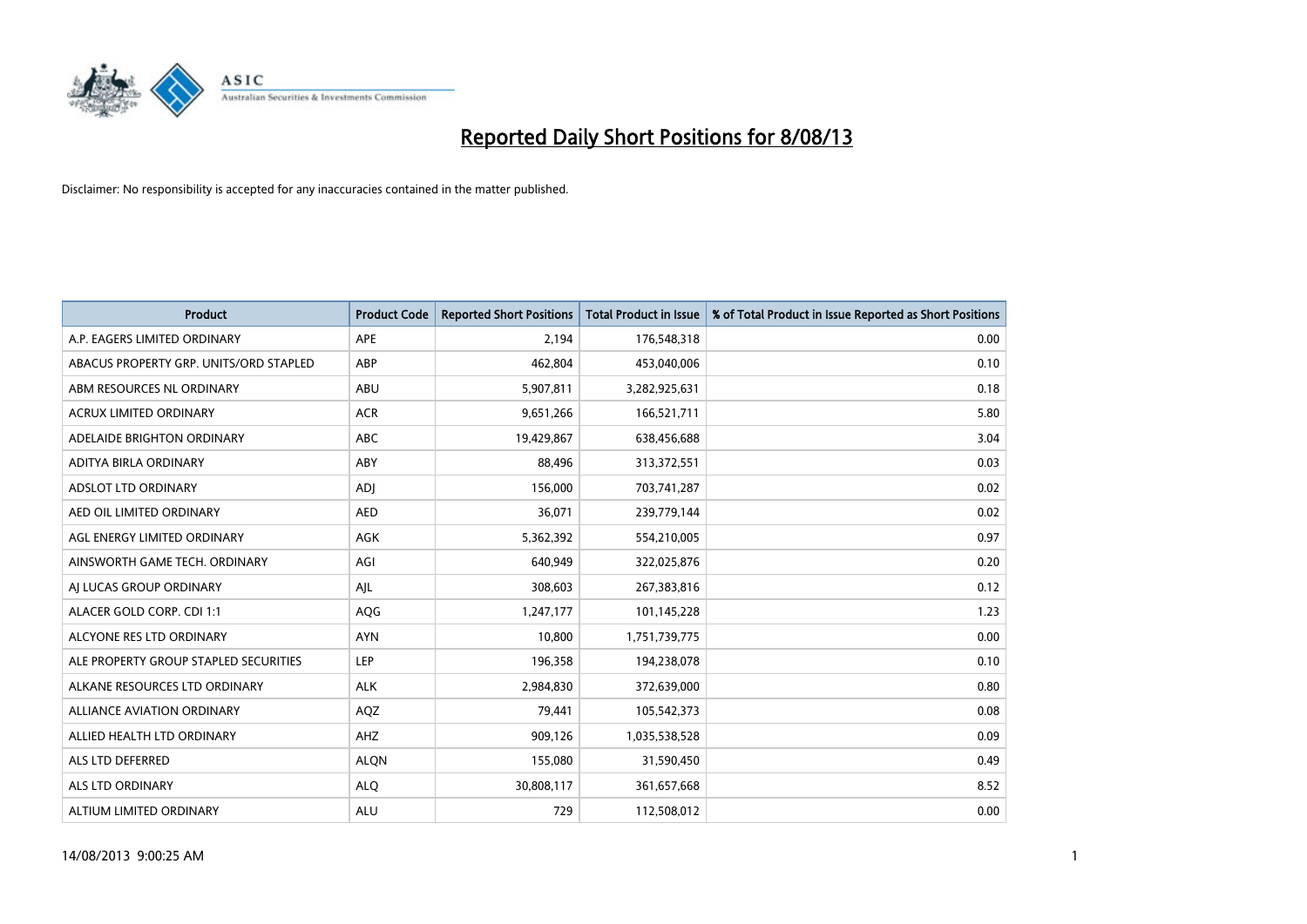

| <b>Product</b>                          | <b>Product Code</b> | <b>Reported Short Positions</b> | <b>Total Product in Issue</b> | % of Total Product in Issue Reported as Short Positions |
|-----------------------------------------|---------------------|---------------------------------|-------------------------------|---------------------------------------------------------|
| ALTONA MINING LTD ORDINARY              | <b>AOH</b>          | 242,533                         | 528,992,704                   | 0.05                                                    |
| ALUMINA LIMITED ORDINARY                | <b>AWC</b>          | 180,290,665                     | 2,806,225,615                 | 6.42                                                    |
| AMALGAMATED HOLDINGS ORDINARY           | AHD                 | 856                             | 157,759,109                   | 0.00                                                    |
| AMCOM TELECOMM. ORDINARY                | AMM                 | 1,315,363                       | 244,557,101                   | 0.54                                                    |
| AMCOR LIMITED ORDINARY                  | AMC                 | 3,550,797                       | 1,206,684,923                 | 0.29                                                    |
| AMP LIMITED ORDINARY                    | AMP                 | 23,114,527                      | 2,944,564,649                 | 0.78                                                    |
| AMPELLA MINING ORDINARY                 | <b>AMX</b>          | 613,382                         | 248,000,493                   | 0.25                                                    |
| ANGLOGOLD ASHANTI CDI 5:1               | AGG                 | $\mathbf{1}$                    | 89,207,765                    | 0.00                                                    |
| ANSELL LIMITED ORDINARY                 | <b>ANN</b>          | 10,370,253                      | 130,617,963                   | 7.94                                                    |
| ANTARES ENERGY LTD ORDINARY             | <b>AZZ</b>          | 392,400                         | 255,000,000                   | 0.15                                                    |
| ANZ BANKING GRP LTD ORDINARY            | ANZ                 | 12,349,192                      | 2,743,487,440                 | 0.45                                                    |
| APA GROUP STAPLED SECURITIES            | APA                 | 11,431,245                      | 835,750,807                   | 1.37                                                    |
| APN NEWS & MEDIA ORDINARY               | <b>APN</b>          | 18,977,465                      | 661,526,586                   | 2.87                                                    |
| AQUARIUS PLATINUM. ORDINARY             | <b>AOP</b>          | 8,180,563                       | 486,851,336                   | 1.68                                                    |
| AQUILA RESOURCES ORDINARY               | <b>AQA</b>          | 14,616,534                      | 411,804,442                   | 3.55                                                    |
| ARAFURA RESOURCE LTD ORDINARY           | ARU                 | 8,367                           | 441,270,644                   | 0.00                                                    |
| ARB CORPORATION ORDINARY                | ARP                 | 748,080                         | 72,481,302                    | 1.03                                                    |
| ARDENT LEISURE GROUP STAPLED SECURITIES | AAD                 | 3,225,617                       | 397,803,987                   | 0.81                                                    |
| ARENA REIT ORDINARY UNITS               | <b>ARF</b>          | 1,091,670                       | 206,342,963                   | 0.53                                                    |
| ARISTOCRAT LEISURE ORDINARY             | ALL                 | 8,231,887                       | 551,418,047                   | 1.49                                                    |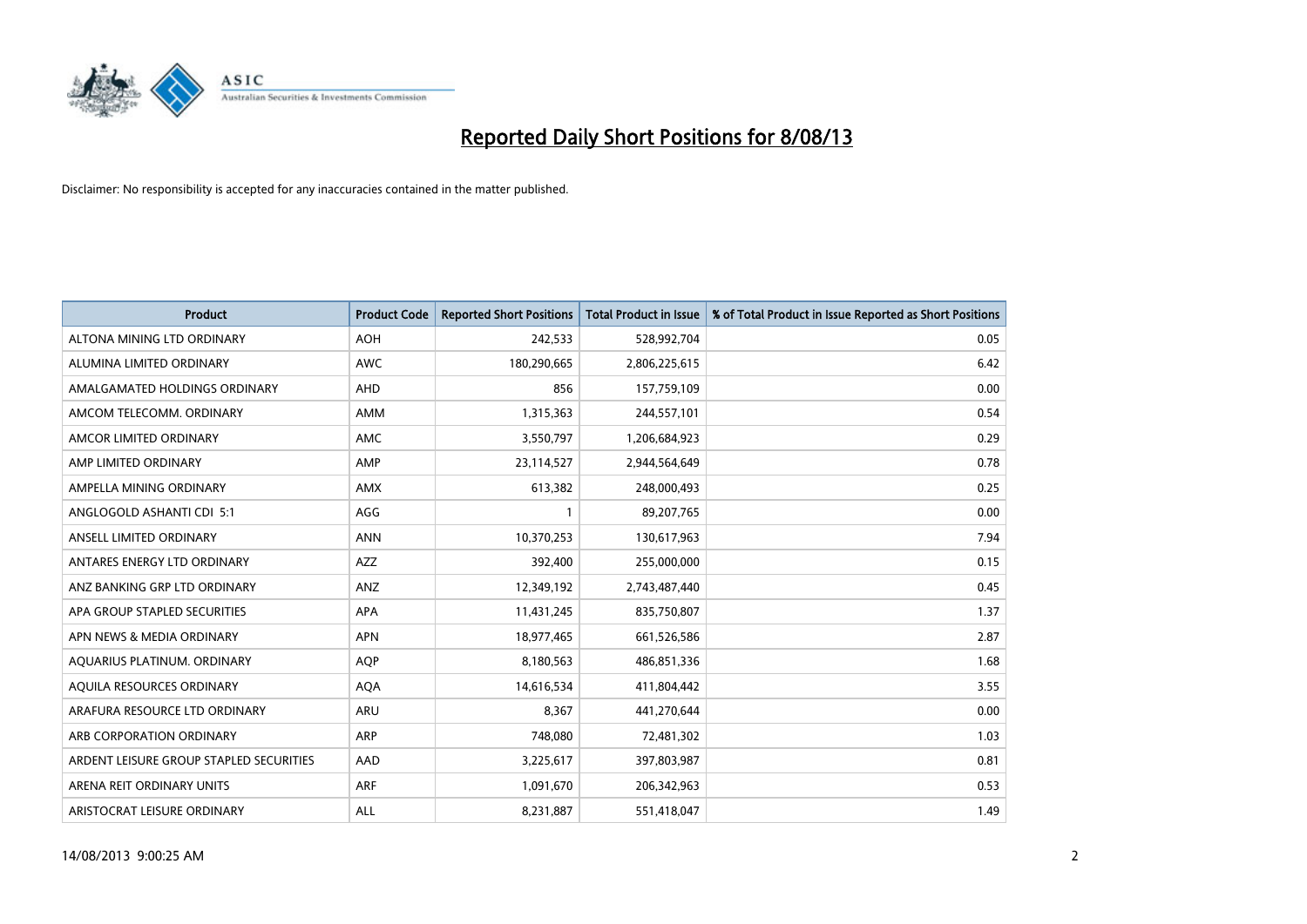

| <b>Product</b>                            | <b>Product Code</b> | <b>Reported Short Positions</b> | <b>Total Product in Issue</b> | % of Total Product in Issue Reported as Short Positions |
|-------------------------------------------|---------------------|---------------------------------|-------------------------------|---------------------------------------------------------|
| ARRIUM LTD ORDINARY                       | ARI                 | 34,267,023                      | 1,355,433,903                 | 2.53                                                    |
| ASCIANO LIMITED ORDINARY                  | <b>AIO</b>          | 19,851,989                      | 975,385,664                   | 2.04                                                    |
| ASG GROUP LIMITED ORDINARY                | ASZ                 | 1,577,606                       | 206,720,839                   | 0.76                                                    |
| ASPEN GROUP ORD/UNITS STAPLED             | APZ                 | 456,907                         | 1,192,665,422                 | 0.04                                                    |
| ASTRO JAP PROP GROUP STAPLED US PROHIBIT. | AJA                 | 11,282                          | 67,211,752                    | 0.02                                                    |
| ASX LIMITED ORDINARY                      | ASX                 | 2,030,797                       | 193,595,162                   | 1.05                                                    |
| ATLAS IRON LIMITED ORDINARY               | <b>AGO</b>          | 36,232,255                      | 909,718,409                   | 3.98                                                    |
| AUCKLAND INTERNATION ORDINARY             | AIA                 | 35                              | 1,322,564,489                 | 0.00                                                    |
| AURIZON HOLDINGS LTD ORDINARY             | <b>AZI</b>          | 2,673,584                       | 2,137,284,503                 | 0.13                                                    |
| <b>AURORA OIL &amp; GAS ORDINARY</b>      | <b>AUT</b>          | 5,161,492                       | 447,885,778                   | 1.15                                                    |
| AUSDRILL LIMITED ORDINARY                 | <b>ASL</b>          | 25,383,600                      | 312,277,224                   | 8.13                                                    |
| AUSENCO LIMITED ORDINARY                  | AAX                 | 1,673,401                       | 123,527,574                   | 1.35                                                    |
| <b>AUSTAL LIMITED ORDINARY</b>            | ASB                 | 382,625                         | 346,007,639                   | 0.11                                                    |
| AUSTBROKERS HOLDINGS ORDINARY             | <b>AUB</b>          | 6,190                           | 58,148,980                    | 0.01                                                    |
| AUSTIN ENGINEERING ORDINARY               | ANG                 | 299,572                         | 73,164,403                    | 0.41                                                    |
| AUSTRALAND PROPERTY STAPLED SECURITY      | <b>ALZ</b>          | 1,209,163                       | 578,324,670                   | 0.21                                                    |
| AUSTRALIAN AGRICULT, ORDINARY             | AAC                 | 2,638,737                       | 313,113,358                   | 0.84                                                    |
| AUSTRALIAN INFR LTD ORDINARY              | <b>AIX</b>          | 72,183                          | 620,733,944                   | 0.01                                                    |
| AUSTRALIAN PHARM, ORDINARY                | API                 | 139,685                         | 488,115,883                   | 0.03                                                    |
| AUTOMOTIVE HOLDINGS ORDINARY              | AHE                 | 612,686                         | 260,579,682                   | 0.24                                                    |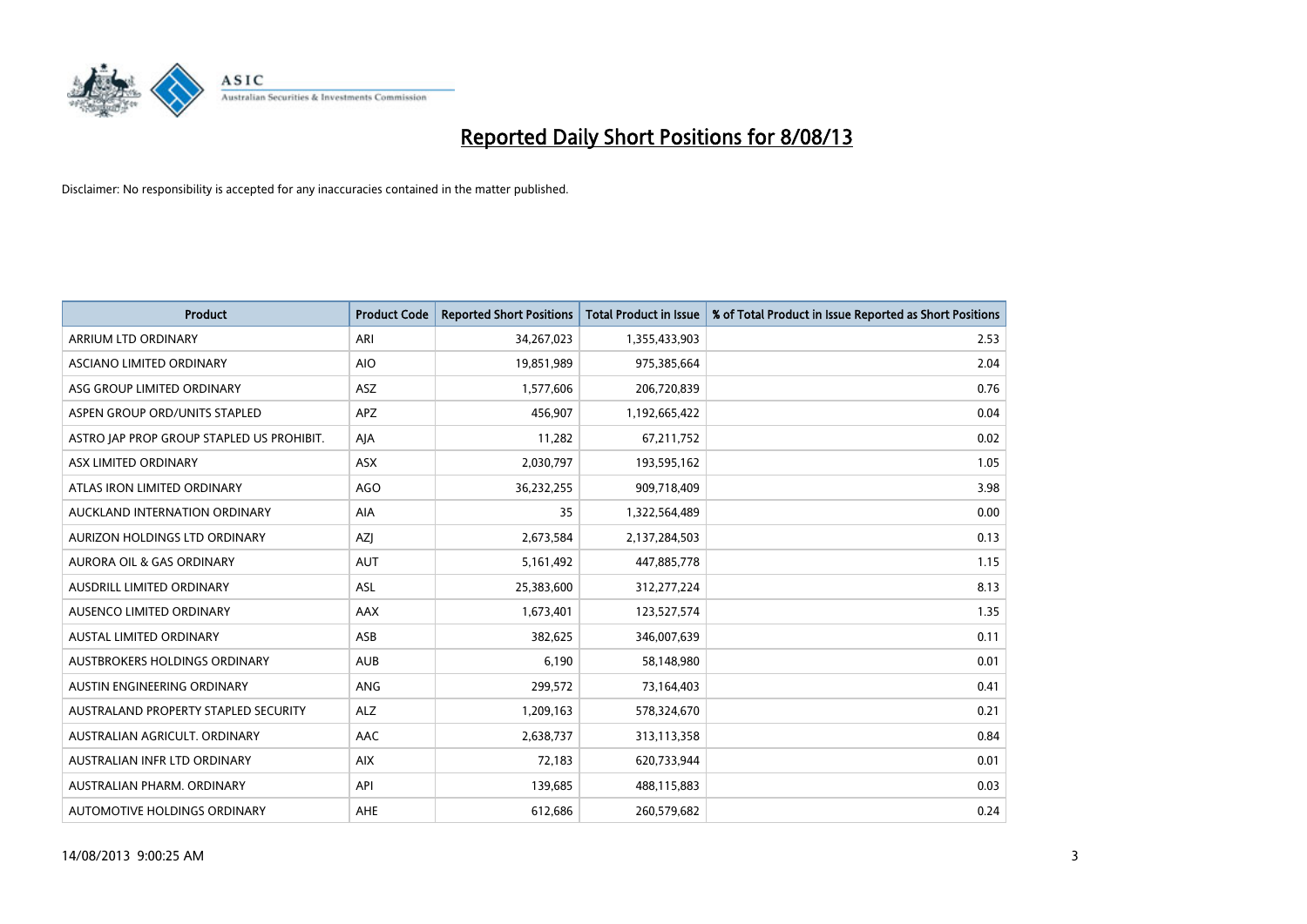

| <b>Product</b>                         | <b>Product Code</b> | <b>Reported Short Positions</b> | <b>Total Product in Issue</b> | % of Total Product in Issue Reported as Short Positions |
|----------------------------------------|---------------------|---------------------------------|-------------------------------|---------------------------------------------------------|
| AVIENNINGS LIMITED ORDINARY            | <b>AVJ</b>          | 2,169,947                       | 384,423,851                   | 0.56                                                    |
| AWE LIMITED ORDINARY                   | <b>AWE</b>          | 1,371,116                       | 522,116,985                   | 0.26                                                    |
| <b>BANDANNA ENERGY ORDINARY</b>        | <b>BND</b>          | 23,622,824                      | 528,481,199                   | 4.47                                                    |
| BANK OF QUEENSLAND. ORDINARY           | <b>BOQ</b>          | 6,544,574                       | 319,809,993                   | 2.05                                                    |
| <b>BASE RES LIMITED ORDINARY</b>       | <b>BSE</b>          | 3,926,850                       | 561,840,029                   | 0.70                                                    |
| BATHURST RES NZ LTD ORDINARY           | <b>BRL</b>          | 42,179,280                      | 699,247,997                   | 6.03                                                    |
| <b>BC IRON LIMITED ORDINARY</b>        | <b>BCI</b>          | 510,970                         | 123,453,630                   | 0.41                                                    |
| BEACH ENERGY LIMITED ORDINARY          | <b>BPT</b>          | 23,137,170                      | 1,269,399,183                 | 1.82                                                    |
| BEADELL RESOURCE LTD ORDINARY          | <b>BDR</b>          | 55,469,499                      | 788,277,280                   | 7.04                                                    |
| <b>BEGA CHEESE LTD ORDINARY</b>        | <b>BGA</b>          | 8,375                           | 151,866,050                   | 0.01                                                    |
| BENDIGO AND ADELAIDE ORDINARY          | <b>BEN</b>          | 13,545,734                      | 407,213,324                   | 3.33                                                    |
| BERKELEY RESOURCES ORDINARY            | <b>BKY</b>          | 588,351                         | 179,393,323                   | 0.33                                                    |
| <b>BHP BILLITON LIMITED ORDINARY</b>   | <b>BHP</b>          | 10,191,239                      | 3,211,691,105                 | 0.32                                                    |
| <b>BILLABONG ORDINARY</b>              | <b>BBG</b>          | 15,331,741                      | 478,944,292                   | 3.20                                                    |
| <b>BLACKMORES LIMITED ORDINARY</b>     | <b>BKL</b>          | 6,544                           | 16,973,764                    | 0.04                                                    |
| BLACKTHORN RESOURCES ORD US PROHIBITED | <b>BTR</b>          | 902,054                         | 164,285,950                   | 0.55                                                    |
| BLUESCOPE STEEL LTD ORDINARY           | <b>BSL</b>          | 3,671,215                       | 558,243,305                   | 0.66                                                    |
| <b>BOART LONGYEAR ORDINARY</b>         | <b>BLY</b>          | 45,375,610                      | 461,163,412                   | 9.84                                                    |
| <b>BORAL LIMITED, ORDINARY</b>         | <b>BLD</b>          | 57,503,895                      | 774,000,641                   | 7.43                                                    |
| <b>BRADKEN LIMITED ORDINARY</b>        | <b>BKN</b>          | 17,055,492                      | 169,240,662                   | 10.08                                                   |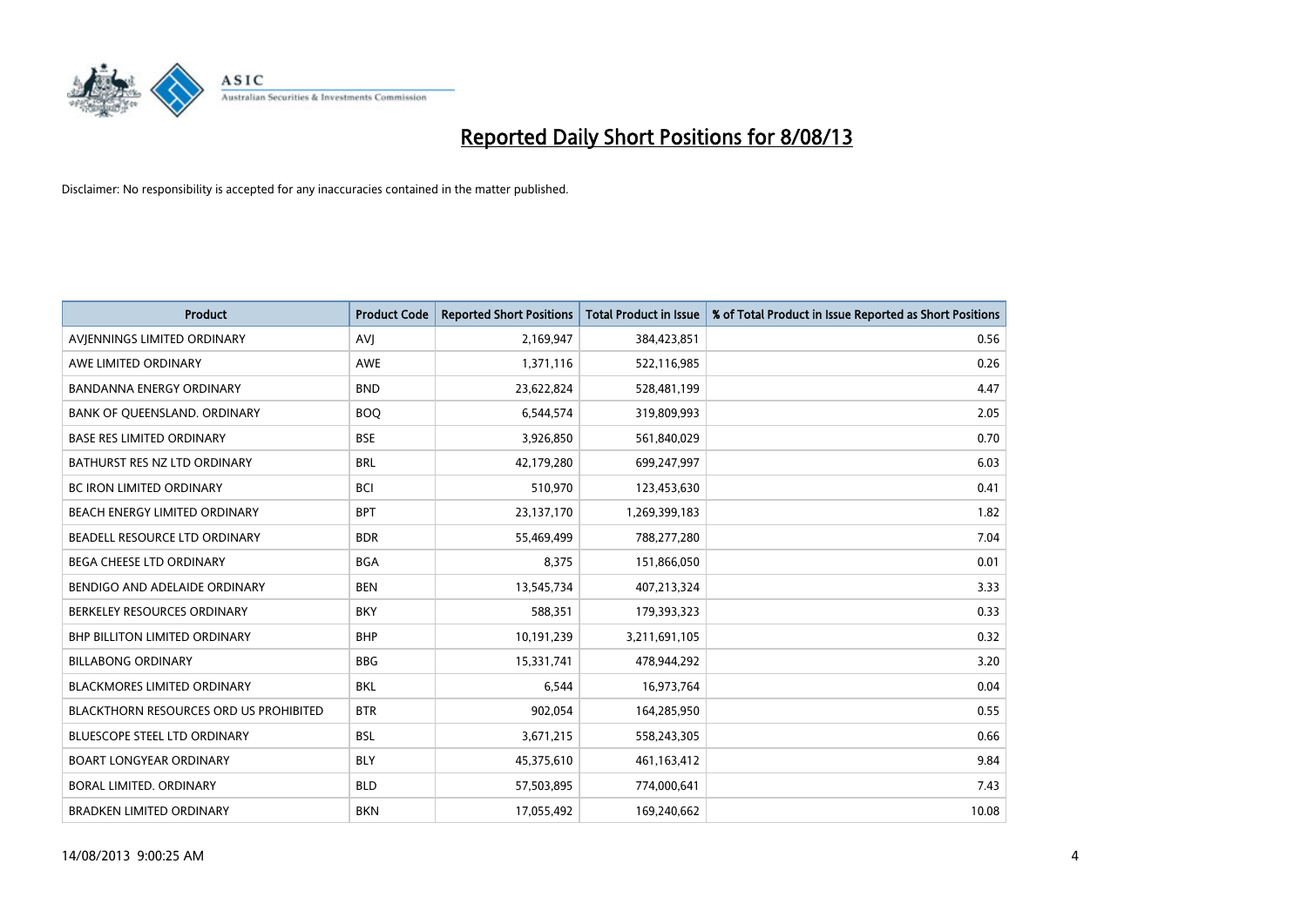

| <b>Product</b>                       | <b>Product Code</b> | <b>Reported Short Positions</b> | <b>Total Product in Issue</b> | % of Total Product in Issue Reported as Short Positions |
|--------------------------------------|---------------------|---------------------------------|-------------------------------|---------------------------------------------------------|
| <b>BRAMBLES LIMITED ORDINARY</b>     | <b>BXB</b>          | 2,305,096                       | 1,557,425,757                 | 0.15                                                    |
| BREVILLE GROUP LTD ORDINARY          | <b>BRG</b>          | 6,104,004                       | 130,095,322                   | 4.69                                                    |
| <b>BRICKWORKS LIMITED ORDINARY</b>   | <b>BKW</b>          | 16,937                          | 147,818,132                   | 0.01                                                    |
| BROCKMAN MINING LTD ORDINARY         | <b>BCK</b>          | 90,995                          | 7,894,482,131                 | 0.00                                                    |
| BT INVESTMENT MNGMNT ORDINARY        | <b>BTT</b>          | 61,460                          | 278,100,237                   | 0.02                                                    |
| <b>BUCCANEER ENERGY LTD ORDINARY</b> | <b>BCC</b>          | 500,000                         | 2,398,671,956                 | 0.02                                                    |
| <b>BURU ENERGY ORDINARY</b>          | <b>BRU</b>          | 16,420,136                      | 274,036,429                   | 5.99                                                    |
| <b>BWP TRUST ORDINARY UNITS</b>      | <b>BWP</b>          | 7,280,543                       | 537,753,954                   | 1.35                                                    |
| <b>CABCHARGE AUSTRALIA ORDINARY</b>  | CAB                 | 11,199,577                      | 120,430,683                   | 9.30                                                    |
| CALTEX AUSTRALIA ORDINARY            | <b>CTX</b>          | 1,751,620                       | 270,000,000                   | 0.65                                                    |
| CAPE LAMBERT RES LTD ORDINARY        | <b>CFE</b>          | 191,732                         | 679,691,942                   | 0.03                                                    |
| CARABELLA RES LTD ORDINARY           | <b>CLR</b>          | 100,000                         | 152,361,547                   | 0.07                                                    |
| <b>CARBON ENERGY ORDINARY</b>        | <b>CNX</b>          | 4,533                           | 786,889,705                   | 0.00                                                    |
| <b>CARDNO LIMITED ORDINARY</b>       | CDD                 | 10,492,427                      | 143,726,327                   | 7.30                                                    |
| CARNARVON PETROLEUM ORDINARY         | <b>CVN</b>          | 39,246                          | 934,109,501                   | 0.00                                                    |
| CARSALES.COM LTD ORDINARY            | <b>CRZ</b>          | 2,165,220                       | 236,201,964                   | 0.92                                                    |
| <b>CASH CONVERTERS ORDINARY</b>      | CCV                 | 2,992,285                       | 423,861,025                   | 0.71                                                    |
| CEDAR WOODS PROP. ORDINARY           | <b>CWP</b>          | 64,164                          | 73,359,551                    | 0.09                                                    |
| CENTRAL PETROLEUM ORDINARY           | <b>CTP</b>          | 756,248                         | 1,546,078,845                 | 0.05                                                    |
| CERAMIC FUEL CELLS ORDINARY          | <b>CFU</b>          | 344,296                         | 1,591,941,620                 | 0.02                                                    |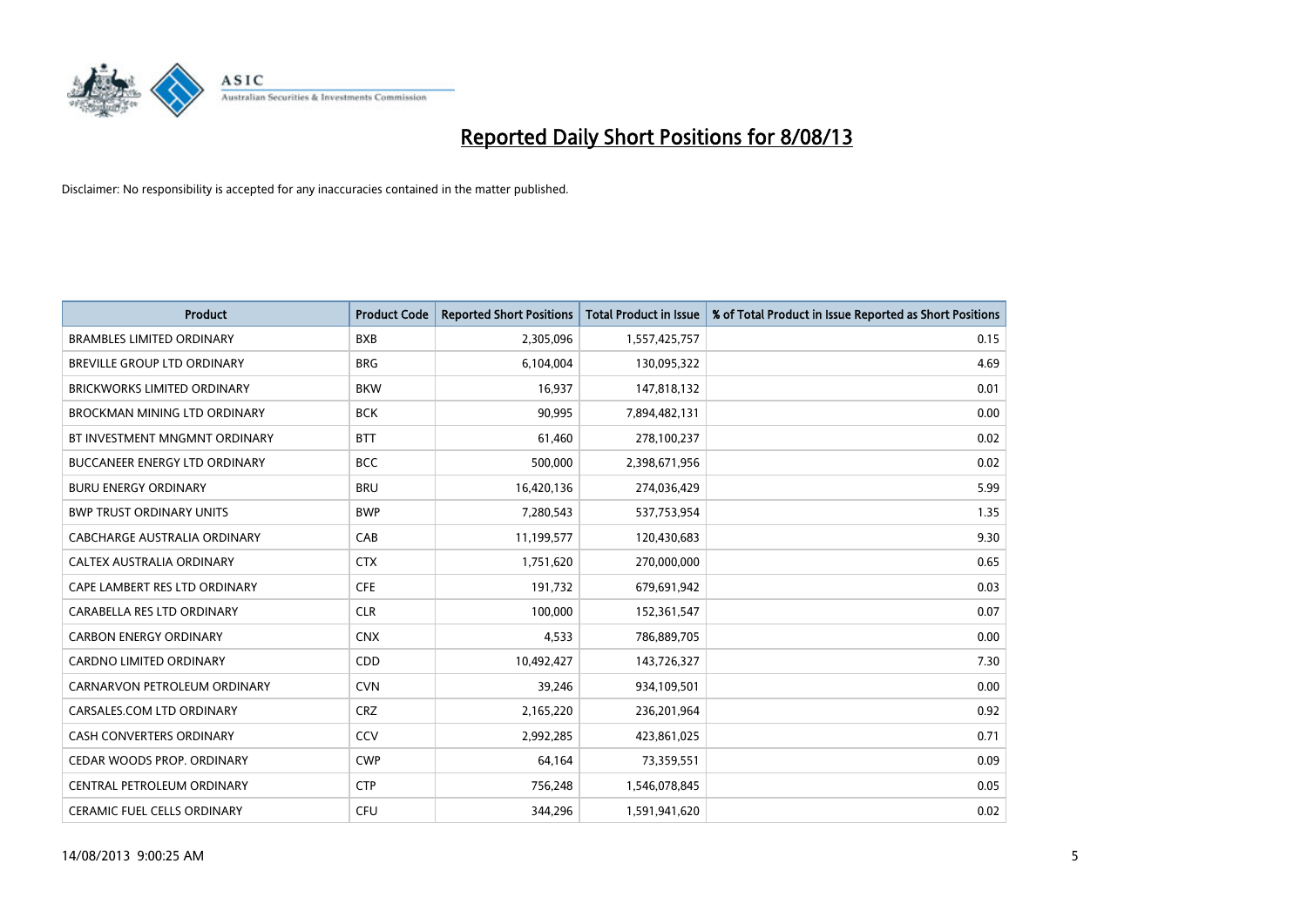

| <b>Product</b>                          | <b>Product Code</b> | <b>Reported Short Positions</b> | <b>Total Product in Issue</b> | % of Total Product in Issue Reported as Short Positions |
|-----------------------------------------|---------------------|---------------------------------|-------------------------------|---------------------------------------------------------|
| CFS RETAIL TRUST GRP STAPLED SECURITIES | <b>CFX</b>          | 69,749,750                      | 2,828,495,659                 | 2.47                                                    |
| CHALLENGER DIV.PRO. STAPLED UNITS       | CDI                 | 2,325                           | 214,101,013                   | 0.00                                                    |
| <b>CHALLENGER LIMITED ORDINARY</b>      | <b>CGF</b>          | 3,711,313                       | 530,862,585                   | 0.70                                                    |
| CHANDLER MACLEOD LTD ORDINARY           | <b>CMG</b>          | 302,550                         | 469,679,390                   | 0.06                                                    |
| CHARTER HALL GROUP STAPLED US PROHIBIT. | <b>CHC</b>          | 329,721                         | 302,262,312                   | 0.11                                                    |
| <b>CHARTER HALL RETAIL UNITS</b>        | <b>CQR</b>          | 3,415,773                       | 337,582,974                   | 1.01                                                    |
| <b>CHORUS LIMITED ORDINARY</b>          | <b>CNU</b>          | 106,851                         | 389,299,049                   | 0.03                                                    |
| CITIGOLD CORP LTD ORDINARY              | <b>CTO</b>          | 153,427                         | 1,352,907,765                 | 0.01                                                    |
| <b>CLOUGH LIMITED ORDINARY</b>          | <b>CLO</b>          | 670,324                         | 777,090,670                   | 0.09                                                    |
| COAL OF AFRICA LTD ORDINARY             | <b>CZA</b>          | 426                             | 1,048,368,613                 | 0.00                                                    |
| <b>COALSPUR MINES LTD ORDINARY</b>      | <b>CPL</b>          | 9,513,247                       | 641,244,435                   | 1.48                                                    |
| COCA-COLA AMATIL ORDINARY               | <b>CCL</b>          | 14,153,961                      | 763,590,249                   | 1.85                                                    |
| COCHLEAR LIMITED ORDINARY               | <b>COH</b>          | 5,468,039                       | 57,040,932                    | 9.59                                                    |
| <b>COCKATOO COAL ORDINARY</b>           | COK                 | 10,125,299                      | 1,021,101,465                 | 0.99                                                    |
| <b>CODAN LIMITED ORDINARY</b>           | <b>CDA</b>          | 817,517                         | 176,926,104                   | 0.46                                                    |
| COFFEY INTERNATIONAL ORDINARY           | <b>COF</b>          | 1,917                           | 255,833,165                   | 0.00                                                    |
| <b>COKAL LTD ORDINARY</b>               | <b>CKA</b>          | 58,320                          | 427,296,892                   | 0.01                                                    |
| <b>COLLECTION HOUSE ORDINARY</b>        | <b>CLH</b>          | 86,343                          | 115,437,740                   | 0.07                                                    |
| <b>COLLINS FOODS LTD ORDINARY</b>       | <b>CKF</b>          | 528,002                         | 93,000,003                    | 0.57                                                    |
| COMMONWEALTH BANK, ORDINARY             | <b>CBA</b>          | 12,666,869                      | 1,611,928,836                 | 0.79                                                    |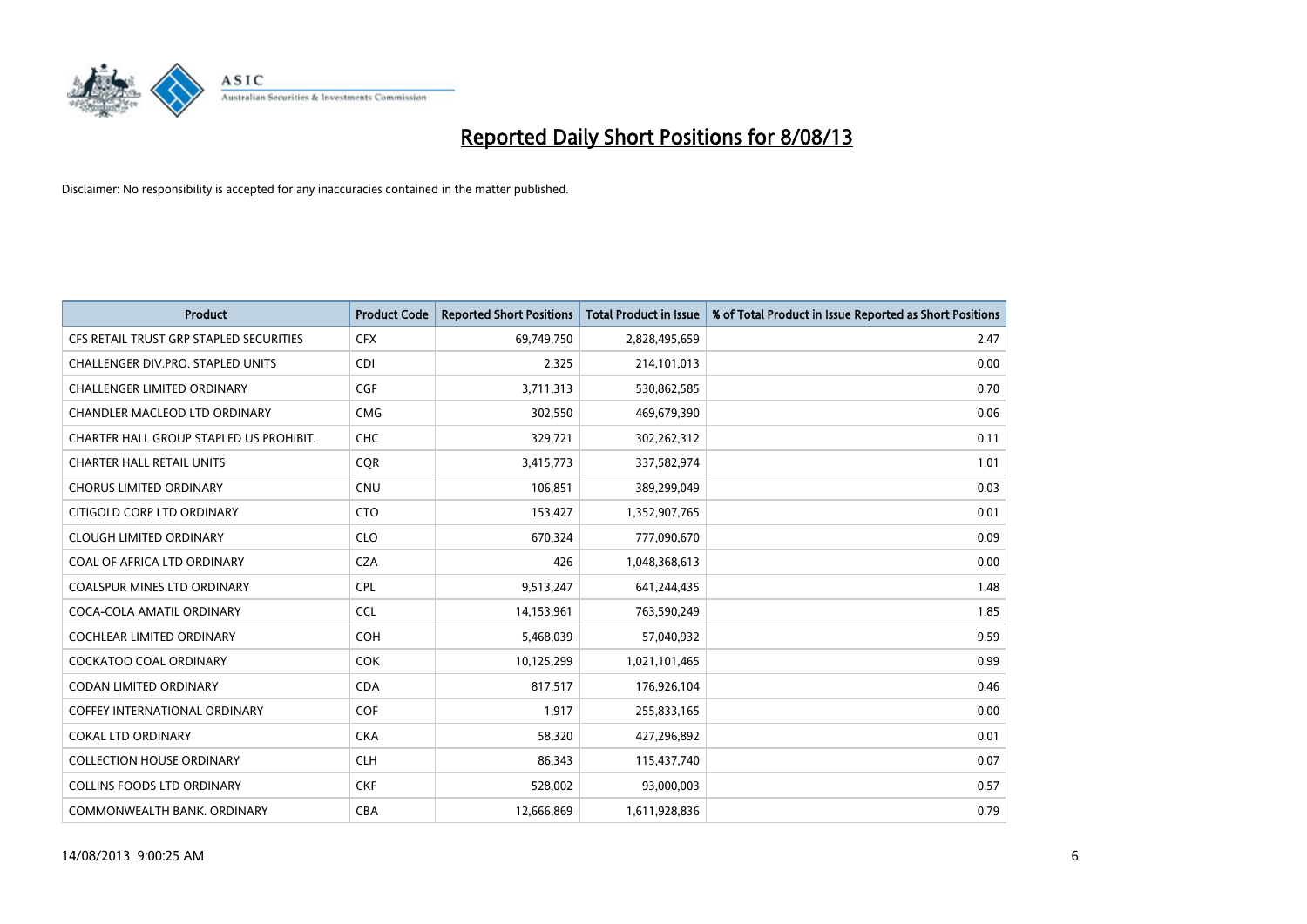

| <b>Product</b>                          | <b>Product Code</b> | <b>Reported Short Positions</b> | <b>Total Product in Issue</b> | % of Total Product in Issue Reported as Short Positions |
|-----------------------------------------|---------------------|---------------------------------|-------------------------------|---------------------------------------------------------|
| <b>COMMONWEALTH PROP ORDINARY UNITS</b> | <b>CPA</b>          | 43,354,334                      | 2,347,003,413                 | 1.85                                                    |
| <b>COMPASS RESOURCES ORDINARY</b>       | <b>CMR</b>          | 7,472                           | 1,403,744,100                 | 0.00                                                    |
| <b>COMPUTERSHARE LTD ORDINARY</b>       | <b>CPU</b>          | 7,419,650                       | 556,203,079                   | 1.33                                                    |
| <b>CORP TRAVEL LIMITED ORDINARY</b>     | <b>CTD</b>          | 230,404                         | 78,081,184                    | 0.30                                                    |
| <b>CREDIT CORP GROUP ORDINARY</b>       | <b>CCP</b>          | 34,197                          | 45,932,899                    | 0.07                                                    |
| <b>CROMWELL PROP STAPLED SECURITIES</b> | <b>CMW</b>          | 1,015,897                       | 1,713,934,942                 | 0.06                                                    |
| <b>CROWE HORWATH AUS ORDINARY</b>       | <b>CRH</b>          | 1,446,181                       | 269,665,096                   | 0.54                                                    |
| <b>CROWN LIMITED ORDINARY</b>           | <b>CWN</b>          | 4,290,307                       | 728,394,185                   | 0.59                                                    |
| <b>CSG LIMITED ORDINARY</b>             | CSV                 | 8,872                           | 278,155,477                   | 0.00                                                    |
| <b>CSL LIMITED ORDINARY</b>             | <b>CSL</b>          | 1,460,541                       | 487,091,966                   | 0.30                                                    |
| <b>CSR LIMITED ORDINARY</b>             | <b>CSR</b>          | 35,586,783                      | 506,000,315                   | 7.03                                                    |
| <b>CUDECO LIMITED ORDINARY</b>          | CDU                 | 6,663,662                       | 205,017,174                   | 3.25                                                    |
| DART ENERGY LTD ORDINARY                | <b>DTE</b>          | 15,229,967                      | 878,789,752                   | 1.73                                                    |
| DATA#3 LIMITED ORDINARY                 | <b>DTL</b>          | 93,739                          | 153,974,950                   | 0.06                                                    |
| DAVID JONES LIMITED ORDINARY            | <b>DJS</b>          | 62,368,527                      | 535,002,401                   | 11.66                                                   |
| <b>DECMIL GROUP LIMITED ORDINARY</b>    | <b>DCG</b>          | 3,311,391                       | 168,203,219                   | 1.97                                                    |
| DEEP YELLOW LIMITED ORDINARY            | <b>DYL</b>          | 840                             | 1,562,794,247                 | 0.00                                                    |
| DEXUS PROPERTY GROUP STAPLED UNITS      | <b>DXS</b>          | 14,829,472                      | 4,701,957,390                 | 0.32                                                    |
| DISCOVERY METALS LTD ORDINARY           | <b>DML</b>          | 12,467,033                      | 486,986,451                   | 2.56                                                    |
| DOMINO PIZZA ENTERPR ORDINARY           | <b>DMP</b>          | 346,207                         | 70,192,674                    | 0.49                                                    |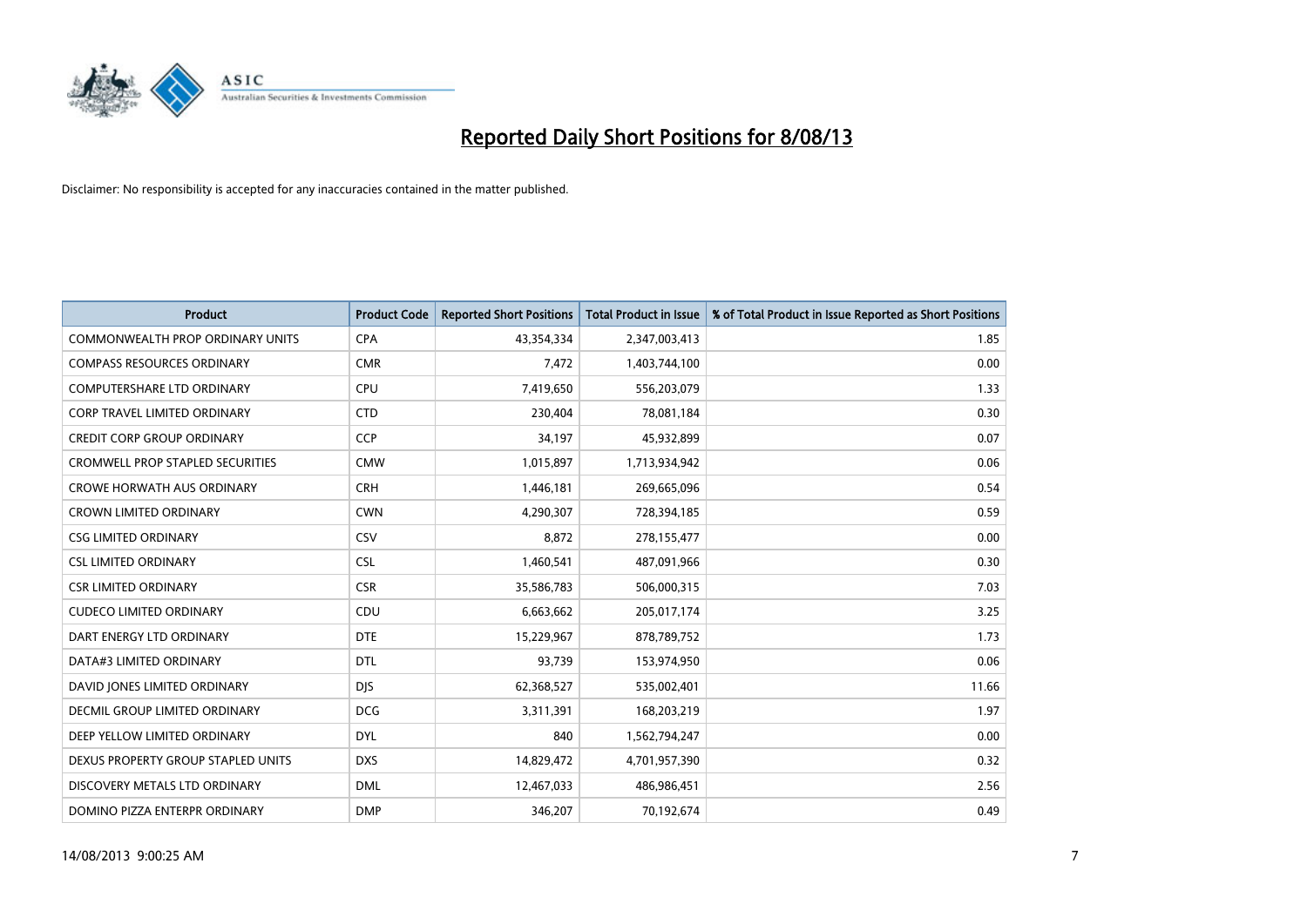

| <b>Product</b>                       | <b>Product Code</b> | <b>Reported Short Positions</b> | <b>Total Product in Issue</b> | % of Total Product in Issue Reported as Short Positions |
|--------------------------------------|---------------------|---------------------------------|-------------------------------|---------------------------------------------------------|
| DORAY MINERALS LTD ORDINARY          | <b>DRM</b>          | 57,921                          | 141,866,768                   | 0.04                                                    |
| DOWNER EDI LIMITED ORDINARY          | <b>DOW</b>          | 9,914,740                       | 433,409,429                   | 2.29                                                    |
| DRILLSEARCH ENERGY ORDINARY          | <b>DLS</b>          | 15,928,543                      | 427,753,371                   | 3.72                                                    |
| DUET GROUP STAPLED US PROHIBIT.      | <b>DUE</b>          | 714,572                         | 1,169,314,842                 | 0.06                                                    |
| DULUXGROUP LIMITED ORDINARY          | <b>DLX</b>          | 3,535,979                       | 377,019,430                   | 0.94                                                    |
| <b>DWS LTD ORDINARY</b>              | <b>DWS</b>          | 464,150                         | 132,362,763                   | 0.35                                                    |
| ECHO ENTERTAINMENT ORDINARY          | <b>EGP</b>          | 1,796,478                       | 825,672,730                   | 0.22                                                    |
| <b>ELDERS LIMITED ORDINARY</b>       | <b>ELD</b>          | 18,217,401                      | 455,013,329                   | 4.00                                                    |
| ELEMENTAL MINERALS ORDINARY          | ELM                 | 54,999                          | 288,587,228                   | 0.02                                                    |
| ELEMENTOS LIMITED ORDINARY           | <b>ELT</b>          | 16                              | 165,775,576                   | 0.00                                                    |
| <b>EMECO HOLDINGS ORDINARY</b>       | <b>EHL</b>          | 23,666,187                      | 599,675,707                   | 3.95                                                    |
| <b>ENDEAVOUR MIN CORP CDI 1:1</b>    | <b>EVR</b>          | 418,201                         | 101,150,560                   | 0.41                                                    |
| <b>ENERGY RESOURCES ORDINARY 'A'</b> | <b>ERA</b>          | 8,312,847                       | 517,725,062                   | 1.61                                                    |
| <b>ENERGY WORLD CORPOR, ORDINARY</b> | <b>EWC</b>          | 24,162,050                      | 1,734,166,672                 | 1.39                                                    |
| <b>ENVESTRA LIMITED ORDINARY</b>     | <b>ENV</b>          | 6,214,269                       | 1,796,808,474                 | 0.35                                                    |
| EQUATORIAL RES LTD ORDINARY          | EQX                 | 8                               | 121,885,353                   | 0.00                                                    |
| ERM POWER LIMITED ORDINARY           | <b>EPW</b>          | 395,121                         | 207,499,601                   | 0.19                                                    |
| ESERVGLOBAL LIMITED ORDINARY         | <b>ESV</b>          | 7,126,045                       | 249,045,997                   | 2.86                                                    |
| EVOLUTION MINING LTD ORDINARY        | <b>EVN</b>          | 30,643,066                      | 708,092,989                   | 4.33                                                    |
| FAIRFAX MEDIA LTD ORDINARY           | <b>FXJ</b>          | 355,737,857                     | 2,351,955,725                 | 15.13                                                   |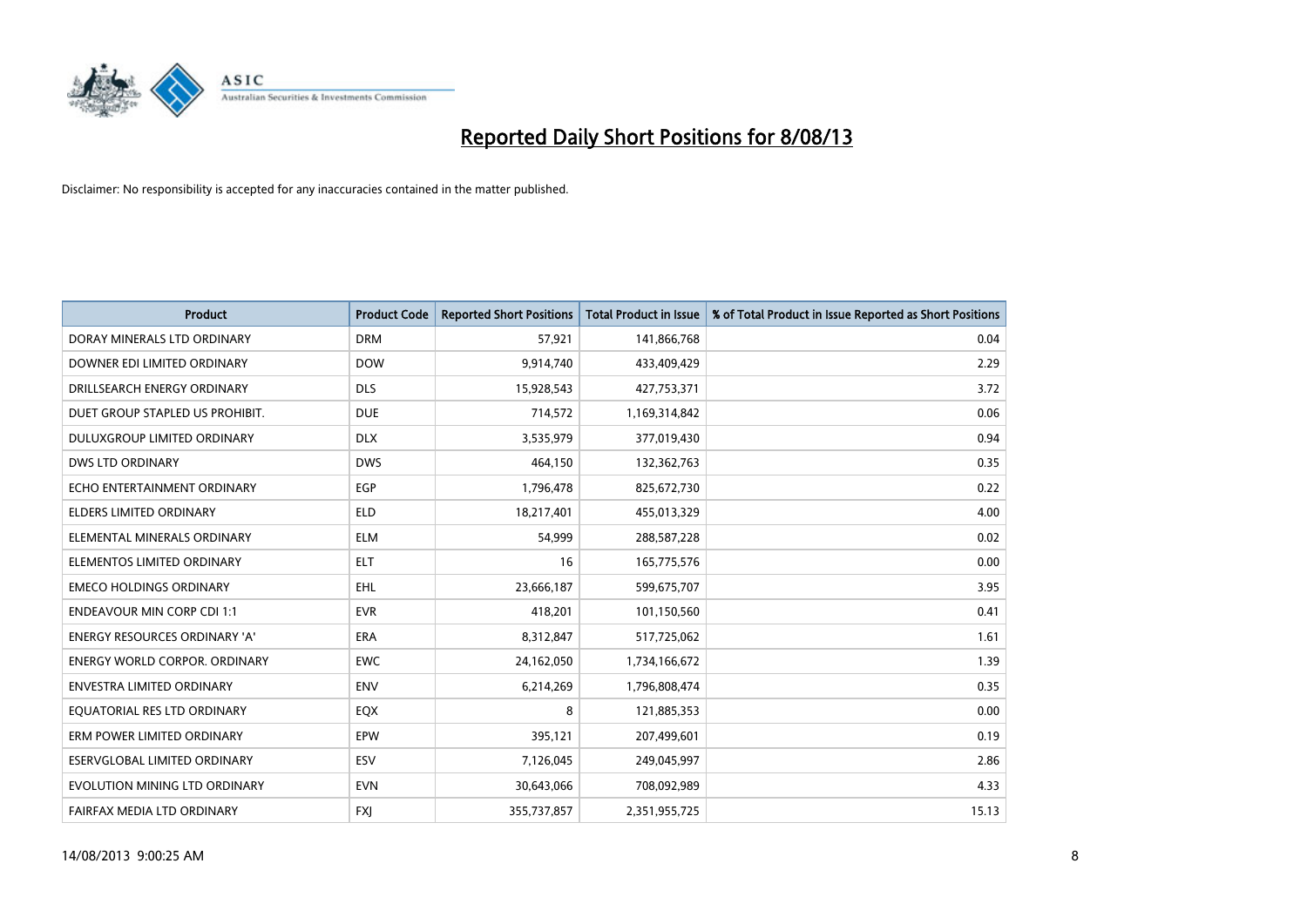

| <b>Product</b>                         | <b>Product Code</b> | <b>Reported Short Positions</b> | <b>Total Product in Issue</b> | % of Total Product in Issue Reported as Short Positions |
|----------------------------------------|---------------------|---------------------------------|-------------------------------|---------------------------------------------------------|
| <b>FANTASTIC HOLDINGS ORDINARY</b>     | <b>FAN</b>          | 31,386                          | 103,068,398                   | 0.03                                                    |
| FAR LTD ORDINARY                       | FAR                 | 23,577,602                      | 2,499,846,742                 | 0.94                                                    |
| FEDERATION CNTRES ORD/UNIT STAPLED SEC | <b>FDC</b>          | 3,681,933                       | 1,427,641,565                 | 0.26                                                    |
| FINBAR GROUP LIMITED ORDINARY          | <b>FRI</b>          | 376                             | 218,006,169                   | 0.00                                                    |
| FISHER & PAYKEL H. ORDINARY            | <b>FPH</b>          | 220,286                         | 546,516,887                   | 0.04                                                    |
| FKP PROPERTY GROUP STAPLED SECURITIES  | <b>FKP</b>          | 8,838,941                       | 321,578,705                   | 2.75                                                    |
| FLEETWOOD CORP ORDINARY                | <b>FWD</b>          | 2,580,639                       | 60,522,619                    | 4.26                                                    |
| FLETCHER BUILDING ORDINARY             | <b>FBU</b>          | 4,309,789                       | 686,096,427                   | 0.63                                                    |
| FLEXIGROUP LIMITED ORDINARY            | <b>FXL</b>          | 6,356                           | 301,655,394                   | 0.00                                                    |
| <b>FLIGHT CENTRE ORDINARY</b>          | <b>FLT</b>          | 12,370,432                      | 100,430,746                   | 12.32                                                   |
| FLINDERS MINES LTD ORDINARY            | <b>FMS</b>          | 5,208,422                       | 1,824,843,676                 | 0.29                                                    |
| <b>FOCUS MINERALS LTD ORDINARY</b>     | <b>FML</b>          | 29,015,480                      | 9,137,375,877                 | 0.32                                                    |
| FORGE GROUP LIMITED ORDINARY           | FGE                 | 898,490                         | 86,169,014                    | 1.04                                                    |
| FORTESCUE METALS GRP ORDINARY          | <b>FMG</b>          | 164,394,610                     | 3,113,798,659                 | 5.28                                                    |
| <b>G.U.D. HOLDINGS ORDINARY</b>        | <b>GUD</b>          | 6,174,329                       | 71,341,319                    | 8.65                                                    |
| <b>G8 EDUCATION LIMITED ORDINARY</b>   | <b>GEM</b>          | 2,718,596                       | 273,190,260                   | 1.00                                                    |
| <b>GALAXY RESOURCES DEFERRED</b>       | <b>GXYN</b>         | 2,143,417                       | 584,355,501                   | 0.37                                                    |
| <b>GALAXY RESOURCES ORDINARY</b>       | GXY                 | 4,315,534                       | 584,355,501                   | 0.74                                                    |
| <b>GENETIC TECHNOLOGIES ORDINARY</b>   | GTG                 | 62,940                          | 475,471,819                   | 0.01                                                    |
| <b>GEODYNAMICS LIMITED ORDINARY</b>    | GDY                 | 850                             | 406,452,608                   | 0.00                                                    |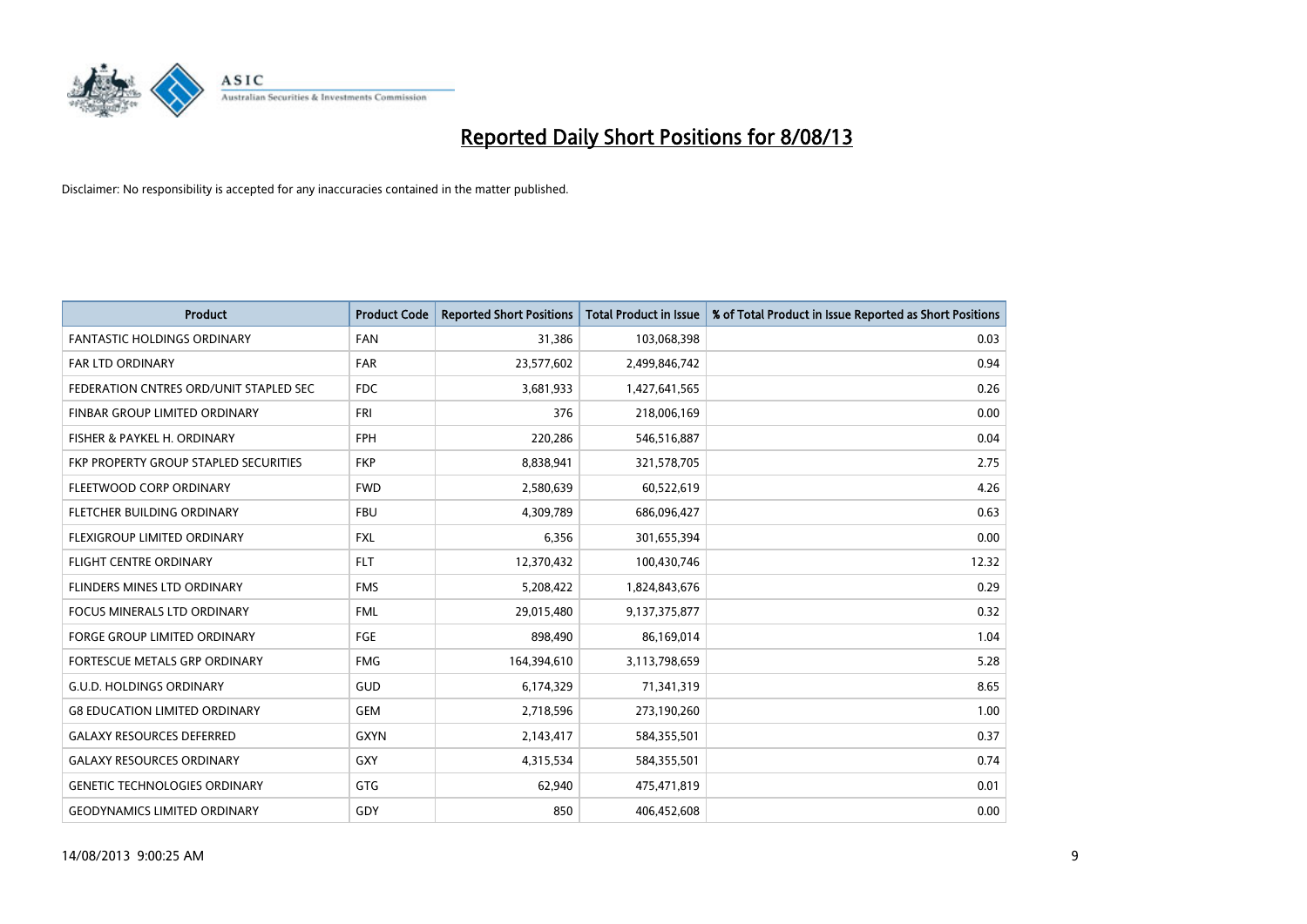

| <b>Product</b>                                   | <b>Product Code</b> | <b>Reported Short Positions</b> | <b>Total Product in Issue</b> | % of Total Product in Issue Reported as Short Positions |
|--------------------------------------------------|---------------------|---------------------------------|-------------------------------|---------------------------------------------------------|
| <b>GINDALBIE METALS LTD ORDINARY</b>             | GBG                 | 55,940,584                      | 1,492,944,820                 | 3.75                                                    |
| <b>GOODMAN FIELDER, ORDINARY</b>                 | GFF                 | 54,894,518                      | 1,955,559,207                 | 2.81                                                    |
| <b>GOODMAN GROUP STAPLED</b>                     | <b>GMG</b>          | 2,615,212                       | 1,713,233,947                 | 0.15                                                    |
| <b>GPT GROUP STAPLED SEC.</b>                    | GPT                 | 2,017,523                       | 1,742,852,344                 | 0.12                                                    |
| <b>GRAINCORP LIMITED A CLASS ORDINARY</b>        | <b>GNC</b>          | 46,656                          | 228,855,628                   | 0.02                                                    |
| <b>GRANGE RESOURCES, ORDINARY</b>                | <b>GRR</b>          | 5,804,974                       | 1,156,492,195                 | 0.50                                                    |
| <b>GREENLAND MIN EN LTD ORDINARY</b>             | GGG                 | 5,670,709                       | 572,720,096                   | 0.99                                                    |
| <b>GROWTHPOINT PROPERTY ORD/UNIT STAPLED SEC</b> | GOZ                 | 49,999                          | 402,830,366                   | 0.01                                                    |
| <b>GRYPHON MINERALS LTD ORDINARY</b>             | GRY                 | 11,478,389                      | 400,464,983                   | 2.87                                                    |
| <b>GUILDFORD COAL LTD ORDINARY</b>               | <b>GUF</b>          | 716,905                         | 635,046,899                   | 0.11                                                    |
| <b>GUNNS LIMITED ORDINARY</b>                    | <b>GNS</b>          | 51,772,667                      | 848,401,559                   | 6.10                                                    |
| <b>GWA GROUP LTD ORDINARY</b>                    | <b>GWA</b>          | 13,925,133                      | 306,533,770                   | 4.54                                                    |
| HARVEY NORMAN ORDINARY                           | <b>HVN</b>          | 88,578,878                      | 1,062,316,784                 | 8.34                                                    |
| HASTIE GROUP LIMITED ORDINARY                    | <b>HST</b>          | 5,000                           | 137,353,504                   | 0.00                                                    |
| <b>HENDERSON GROUP CDI 1:1</b>                   | <b>HGG</b>          | 745,861                         | 737,474,673                   | 0.10                                                    |
| HFA HOLDINGS LIMITED ORDINARY                    | <b>HFA</b>          | 3,809                           | 118,738,157                   | 0.00                                                    |
| HIGHLANDS PACIFIC ORDINARY                       | HIG                 | 3,153                           | 789,344,774                   | 0.00                                                    |
| HILLGROVE RES LTD ORDINARY                       | <b>HGO</b>          | 2,668,594                       | 1,023,760,221                 | 0.26                                                    |
| HILLS HOLDINGS LTD ORDINARY                      | <b>HIL</b>          | 133,243                         | 246,500,444                   | 0.05                                                    |
| HORIZON OIL LIMITED ORDINARY                     | <b>HZN</b>          | 61,067,441                      | 1,135,266,515                 | 5.38                                                    |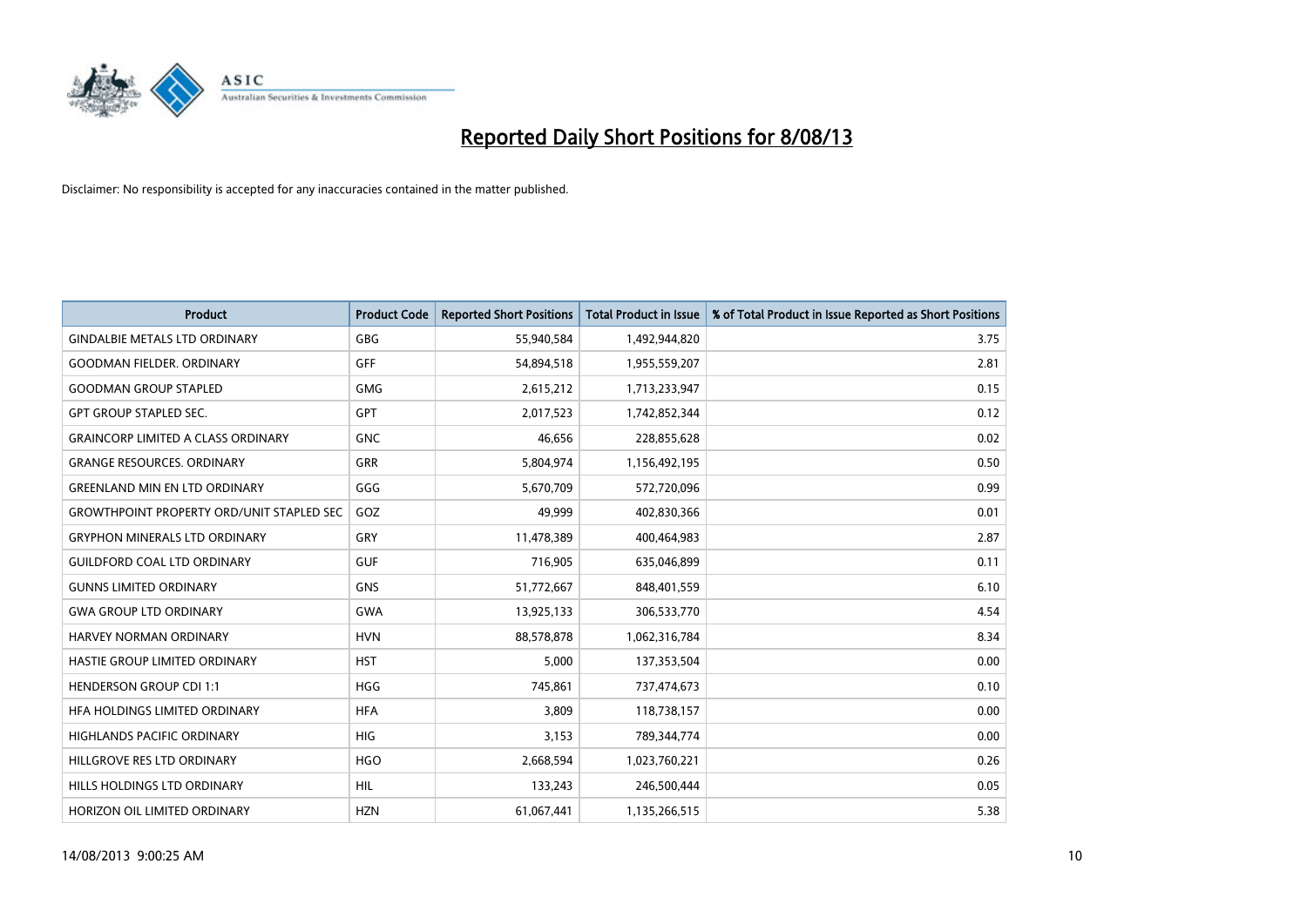

| <b>Product</b>                                | <b>Product Code</b> | <b>Reported Short Positions</b> | <b>Total Product in Issue</b> | % of Total Product in Issue Reported as Short Positions |
|-----------------------------------------------|---------------------|---------------------------------|-------------------------------|---------------------------------------------------------|
| HOT CHILI LTD ORDINARY                        | <b>HCH</b>          | 533                             | 309,617,696                   | 0.00                                                    |
| <b>IINET LIMITED ORDINARY</b>                 | <b>IIN</b>          | 2,494,565                       | 161,238,847                   | 1.55                                                    |
| <b>ILUKA RESOURCES ORDINARY</b>               | ILU                 | 38,987,933                      | 418,700,517                   | 9.31                                                    |
| <b>IMDEX LIMITED ORDINARY</b>                 | <b>IMD</b>          | 4,527,775                       | 210,473,188                   | 2.15                                                    |
| IMF (AUSTRALIA) LTD ORDINARY                  | <b>IMF</b>          | 1,373,773                       | 123,203,426                   | 1.12                                                    |
| <b>INCITEC PIVOT ORDINARY</b>                 | IPL                 | 17,160,887                      | 1,628,730,107                 | 1.05                                                    |
| INDEPENDENCE GROUP ORDINARY                   | <b>IGO</b>          | 7,128,110                       | 233,321,861                   | 3.06                                                    |
| INDOPHIL RESOURCES ORDINARY                   | <b>IRN</b>          | 830,158                         | 1,203,146,194                 | 0.07                                                    |
| <b>INFIGEN ENERGY STAPLED SECURITIES</b>      | <b>IFN</b>          | 3,771,136                       | 762,265,972                   | 0.49                                                    |
| <b>INGENIA GROUP STAPLED SECURITIES</b>       | <b>INA</b>          | 1,500                           | 507,179,194                   | 0.00                                                    |
| INOVA RESOURCES LTD ORDINARY                  | <b>IVA</b>          | 1,338,003                       | 728,201,911                   | 0.18                                                    |
| <b>INSURANCE AUSTRALIA ORDINARY</b>           | IAG                 | 6,393,895                       | 2,079,034,021                 | 0.31                                                    |
| <b>INTREPID MINES ORDINARY</b>                | <b>IAU</b>          | 21,395,249                      | 556,033,864                   | 3.85                                                    |
| <b>INVESTA OFFICE FUND STAPLED SECURITIES</b> | <b>IOF</b>          | 1,482,765                       | 614,047,458                   | 0.24                                                    |
| <b>INVOCARE LIMITED ORDINARY</b>              | <b>IVC</b>          | 3,439,409                       | 110,030,298                   | 3.13                                                    |
| ION LIMITED ORDINARY                          | <b>ION</b>          | 164,453                         | 256,365,105                   | 0.06                                                    |
| <b>IOOF HOLDINGS LTD ORDINARY</b>             | IFL                 | 2,027,072                       | 232,118,034                   | 0.87                                                    |
| <b>IRESS LIMITED ORDINARY</b>                 | <b>IRE</b>          | 2,470,941                       | 129,614,246                   | 1.91                                                    |
| <b>IRON ORE HOLDINGS ORDINARY</b>             | <b>IOH</b>          | 26,197                          | 161,174,005                   | 0.02                                                    |
| <b>ISELECT LTD ORDINARY</b>                   | <b>ISU</b>          | 886,614                         | 259,064,894                   | 0.34                                                    |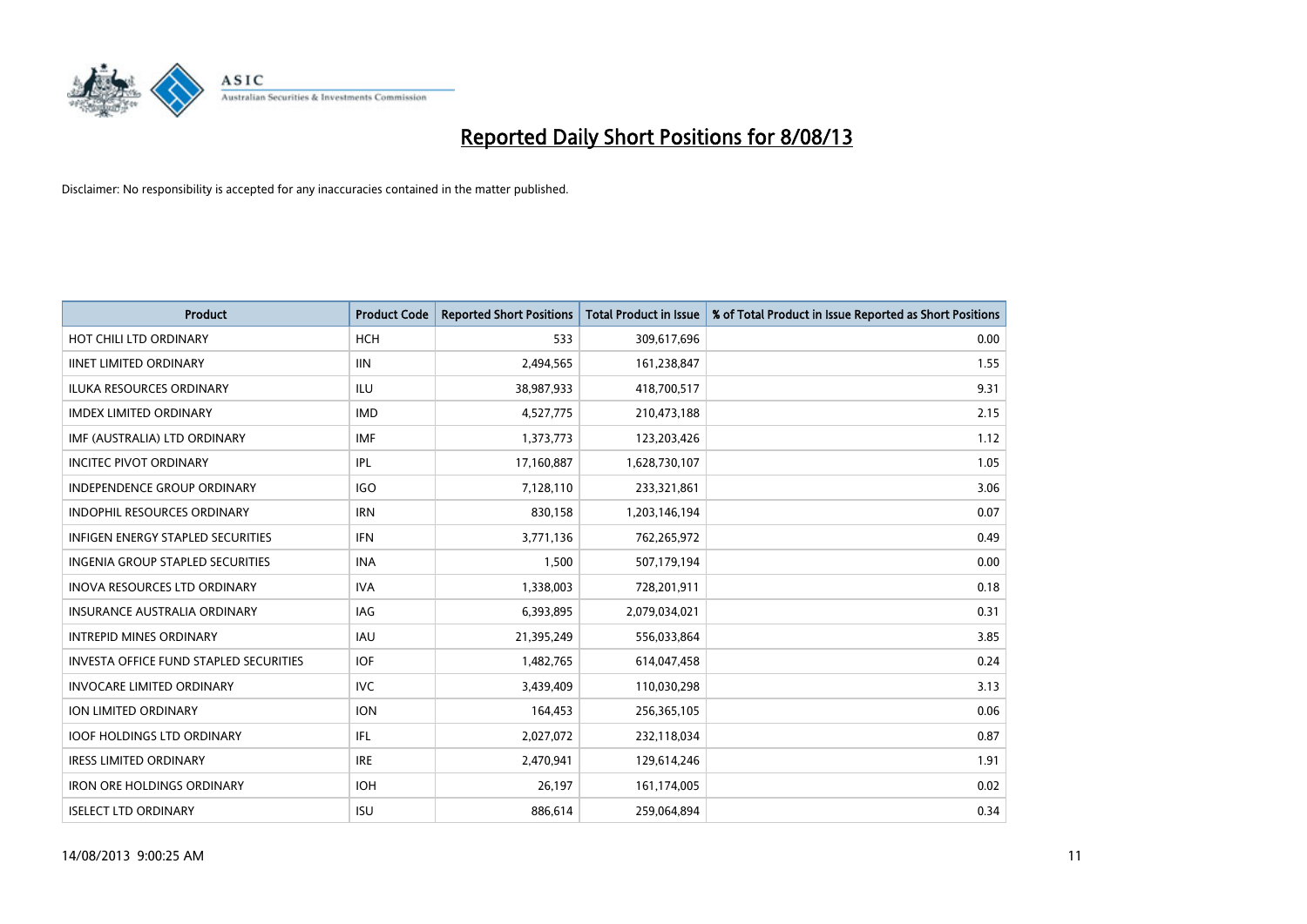

| <b>Product</b>                           | <b>Product Code</b> | <b>Reported Short Positions</b> | <b>Total Product in Issue</b> | % of Total Product in Issue Reported as Short Positions |
|------------------------------------------|---------------------|---------------------------------|-------------------------------|---------------------------------------------------------|
| JAMES HARDIE INDUST CHESS DEPOSITARY INT | <b>IHX</b>          | 5,343,482                       | 442,091,547                   | 1.21                                                    |
| <b>JB HI-FI LIMITED ORDINARY</b>         | <b>JBH</b>          | 15,084,102                      | 98,947,309                    | 15.24                                                   |
| <b>JUPITER MINES ORDINARY</b>            | <b>IMS</b>          | 5,220                           | 2,281,835,383                 | 0.00                                                    |
| <b>KAGARA LTD ORDINARY</b>               | KZL                 | 3,391,221                       | 798,953,117                   | 0.42                                                    |
| KAROON GAS AUSTRALIA ORDINARY            | <b>KAR</b>          | 4,927,786                       | 221,420,769                   | 2.23                                                    |
| KATHMANDU HOLD LTD ORDINARY              | <b>KMD</b>          | 42,106                          | 200,215,894                   | 0.02                                                    |
| <b>KBL MINING LIMITED ORDINARY</b>       | <b>KBL</b>          | 1.820                           | 373,614,772                   | 0.00                                                    |
| KINGSGATE CONSOLID. ORDINARY             | <b>KCN</b>          | 10,523,119                      | 152,191,905                   | 6.91                                                    |
| KINGSROSE MINING LTD ORDINARY            | <b>KRM</b>          | 537,401                         | 335,753,851                   | 0.16                                                    |
| LEIGHTON HOLDINGS ORDINARY               | LEI                 | 17,797,996                      | 337,235,188                   | 5.28                                                    |
| LEND LEASE GROUP UNIT/ORD STAPLED        | <b>LLC</b>          | 835,210                         | 575,508,314                   | 0.15                                                    |
| LINC ENERGY LTD ORDINARY                 | <b>LNC</b>          | 17,941,452                      | 518,687,562                   | 3.46                                                    |
| LION SELECTION GRP ORDINARY              | <b>LSX</b>          | 36                              | 106,911,413                   | 0.00                                                    |
| LIQUEFIED NATURAL ORDINARY               | <b>LNG</b>          | 61,243                          | 307,699,015                   | 0.02                                                    |
| LYCOPODIUM LIMITED ORDINARY              | LYL                 | 1,600                           | 38,955,103                    | 0.00                                                    |
| LYNAS CORPORATION ORDINARY               | <b>LYC</b>          | 202,232,640                     | 1,960,801,292                 | 10.31                                                   |
| <b>M2 TELECOMMUNICATION ORDINARY</b>     | <b>MTU</b>          | 6,470,513                       | 178,498,822                   | 3.62                                                    |
| <b>MACA LIMITED ORDINARY</b>             | <b>MLD</b>          | 68,821                          | 172,500,000                   | 0.04                                                    |
| <b>MACMAHON HOLDINGS ORDINARY</b>        | <b>MAH</b>          | 8,013,224                       | 1,261,699,966                 | 0.64                                                    |
| MACO ATLAS ROADS GRP ORDINARY STAPLED    | <b>MQA</b>          | 19,835,394                      | 478,531,436                   | 4.15                                                    |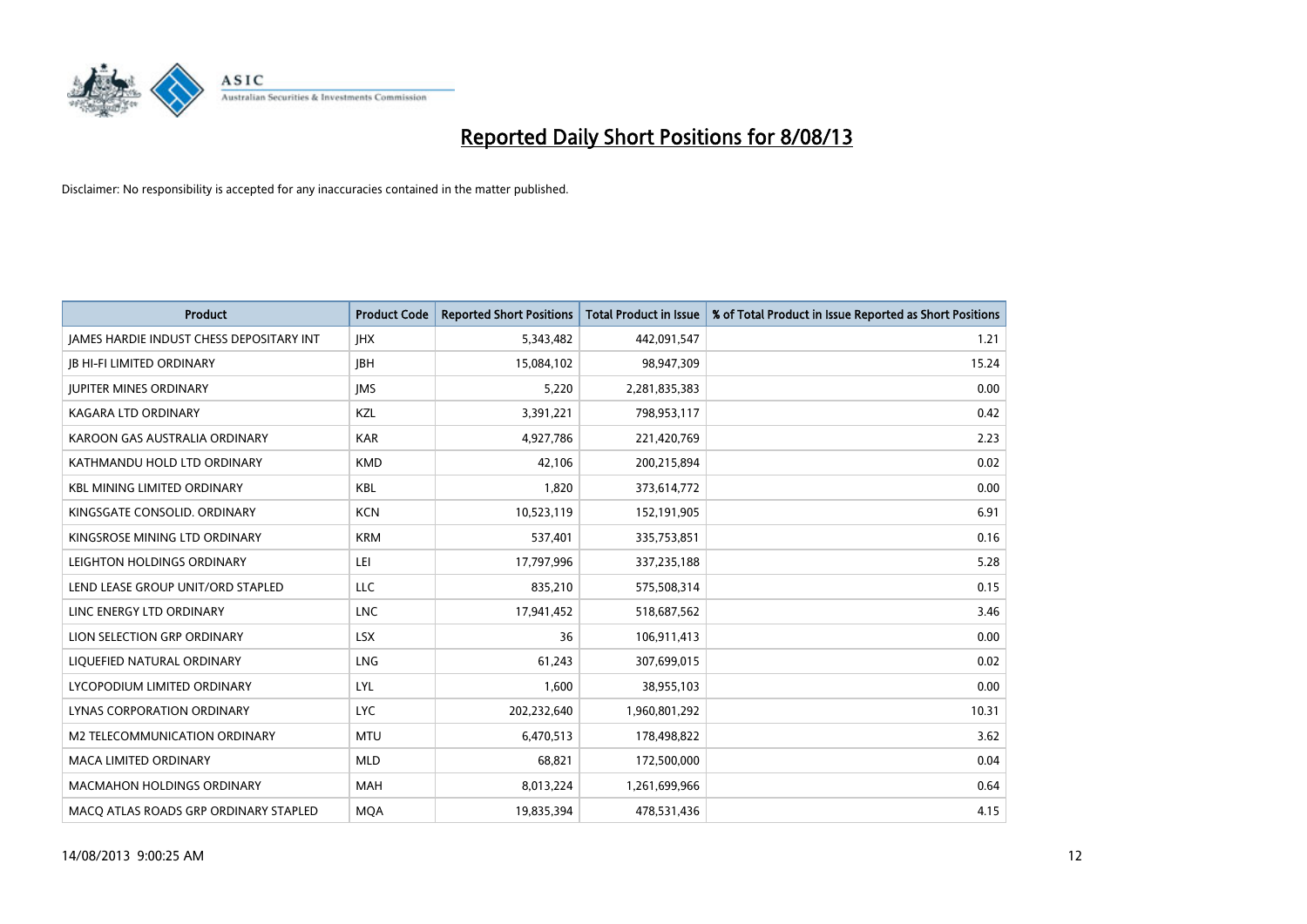

| <b>Product</b>                       | <b>Product Code</b> | <b>Reported Short Positions</b> | <b>Total Product in Issue</b> | % of Total Product in Issue Reported as Short Positions |
|--------------------------------------|---------------------|---------------------------------|-------------------------------|---------------------------------------------------------|
| MACQUARIE GROUP LTD ORDINARY         | MQG                 | 1,753,840                       | 339,842,744                   | 0.52                                                    |
| MAGELLAN FIN GRP LTD ORDINARY        | MFG                 | 166,494                         | 152,782,876                   | 0.11                                                    |
| <b>MATRIX C &amp; E LTD ORDINARY</b> | <b>MCE</b>          | 3,204,321                       | 94,555,428                    | 3.39                                                    |
| MAVERICK DRILLING ORDINARY           | <b>MAD</b>          | 8,195,890                       | 452,726,751                   | 1.81                                                    |
| <b>MAXITRANS INDUSTRIES ORDINARY</b> | <b>MXI</b>          | 6,343                           | 183,993,392                   | 0.00                                                    |
| MAYNE PHARMA LTD ORDINARY            | <b>MYX</b>          | 2,846                           | 563,459,968                   | 0.00                                                    |
| MCMILLAN SHAKESPEARE ORDINARY        | <b>MMS</b>          | 2,208,429                       | 74,523,965                    | 2.96                                                    |
| MCPHERSON'S LTD ORDINARY             | <b>MCP</b>          | 10                              | 89,294,198                    | 0.00                                                    |
| MEDUSA MINING LTD ORDINARY           | <b>MML</b>          | 3,264,525                       | 188,903,911                   | 1.73                                                    |
| MEO AUSTRALIA LTD ORDINARY           | <b>MEO</b>          | 19,345                          | 627,264,587                   | 0.00                                                    |
| MERMAID MARINE ORDINARY              | <b>MRM</b>          | 506,149                         | 229,962,314                   | 0.22                                                    |
| MESOBLAST LIMITED ORDINARY           | <b>MSB</b>          | 16,840,533                      | 315,423,901                   | 5.34                                                    |
| METALS X LIMITED ORDINARY            | <b>MLX</b>          | 87,383                          | 1,651,766,110                 | 0.01                                                    |
| METCASH LIMITED ORDINARY             | <b>MTS</b>          | 86,829,296                      | 880,704,786                   | 9.86                                                    |
| METMINCO LIMITED ORDINARY            | <b>MNC</b>          | 1,609,580                       | 1,749,543,023                 | 0.09                                                    |
| MICLYN EXP OFFSHR ORDINARY           | <b>MIO</b>          | 396,496                         | 281,538,972                   | 0.14                                                    |
| MIGHTY RIVER POWER ORDINARY          | <b>MYT</b>          | 758,881                         | 1,400,000,094                 | 0.05                                                    |
| MINCOR RESOURCES NL ORDINARY         | <b>MCR</b>          | 2,666,646                       | 188,208,274                   | 1.42                                                    |
| MINERAL DEPOSITS ORDINARY            | <b>MDL</b>          | 3,210,468                       | 83,538,786                    | 3.84                                                    |
| MINERAL RESOURCES. ORDINARY          | <b>MIN</b>          | 8,065,788                       | 185,987,992                   | 4.34                                                    |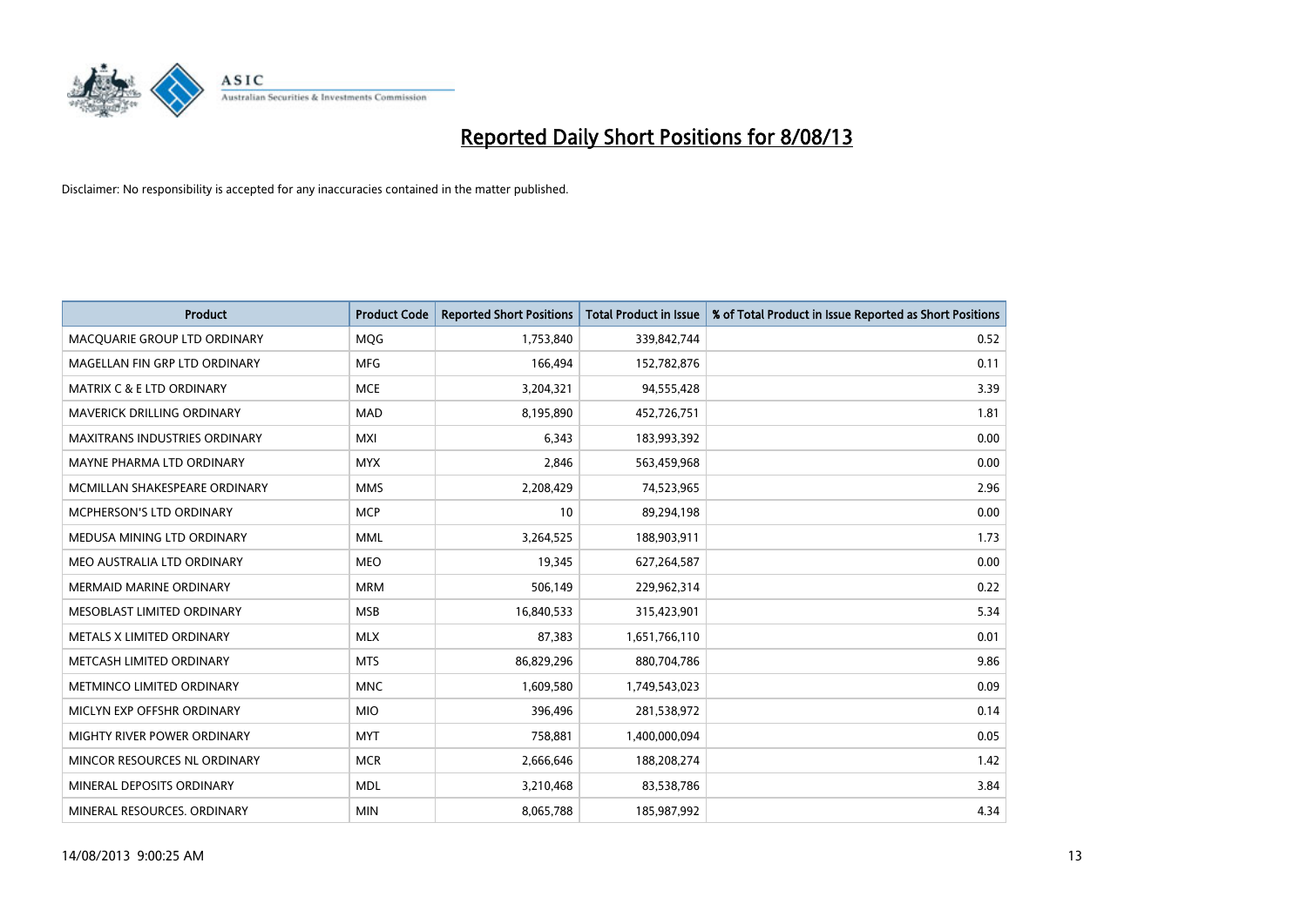

| <b>Product</b>                    | <b>Product Code</b> | <b>Reported Short Positions</b> | <b>Total Product in Issue</b> | % of Total Product in Issue Reported as Short Positions |
|-----------------------------------|---------------------|---------------------------------|-------------------------------|---------------------------------------------------------|
| MIRABELA NICKEL LTD ORDINARY      | <b>MBN</b>          | 27,707,626                      | 876,801,147                   | 3.16                                                    |
| MIRVAC GROUP STAPLED SECURITIES   | <b>MGR</b>          | 10,295,073                      | 3,664,938,678                 | 0.28                                                    |
| MOLOPO ENERGY LTD ORDINARY        | <b>MPO</b>          | 515,488                         | 246,664,291                   | 0.21                                                    |
| MONADELPHOUS GROUP ORDINARY       | <b>MND</b>          | 11,343,317                      | 90,940,258                    | 12.47                                                   |
| MORTGAGE CHOICE LTD ORDINARY      | <b>MOC</b>          | 1,041,999                       | 123,431,282                   | 0.84                                                    |
| <b>MOUNT GIBSON IRON ORDINARY</b> | <b>MGX</b>          | 21,139,422                      | 1,090,584,232                 | 1.94                                                    |
| MULTIPLEX SITES SITES             | <b>MXUPA</b>        | 1,171                           | 4,500,000                     | 0.03                                                    |
| MURCHISON METALS LTD ORDINARY     | <b>MMX</b>          | 3,162,420                       | 450,497,346                   | 0.70                                                    |
| <b>MYER HOLDINGS LTD ORDINARY</b> | <b>MYR</b>          | 81,328,163                      | 583,594,551                   | 13.94                                                   |
| NATIONAL AUST, BANK ORDINARY      | <b>NAB</b>          | 7,477,082                       | 2,348,870,499                 | 0.32                                                    |
| NAVITAS LIMITED ORDINARY          | <b>NVT</b>          | 6,315,692                       | 375,367,918                   | 1.68                                                    |
| NEON ENERGY LIMITED ORDINARY      | <b>NEN</b>          | 1,028,427                       | 552,637,848                   | 0.19                                                    |
| NEW HOPE CORPORATION ORDINARY     | <b>NHC</b>          | 1,541,308                       | 830,715,225                   | 0.19                                                    |
| NEW STANDARD ENERGY ORDINARY      | <b>NSE</b>          | 322,032                         | 305,331,847                   | 0.11                                                    |
| NEWCREST MINING ORDINARY          | <b>NCM</b>          | 4,464,229                       | 766,510,971                   | 0.58                                                    |
| NEWS CORP. A NON-VOTING CDI       | <b>NNCLV</b>        | 2,976,151                       | 379,388,744                   | 0.78                                                    |
| NEWS CORP. B VOTING CDI           | <b>NNC</b>          | 1,116,380                       | 199,630,239                   | 0.56                                                    |
| NEWSAT LIMITED ORDINARY           | <b>NWT</b>          | 16,940                          | 539,578,507                   | 0.00                                                    |
| NEXTDC LIMITED ORDINARY           | <b>NXT</b>          | 6,229,335                       | 173,673,716                   | 3.59                                                    |
| NEXUS ENERGY LIMITED ORDINARY     | <b>NXS</b>          | 4,237,339                       | 1,330,219,459                 | 0.32                                                    |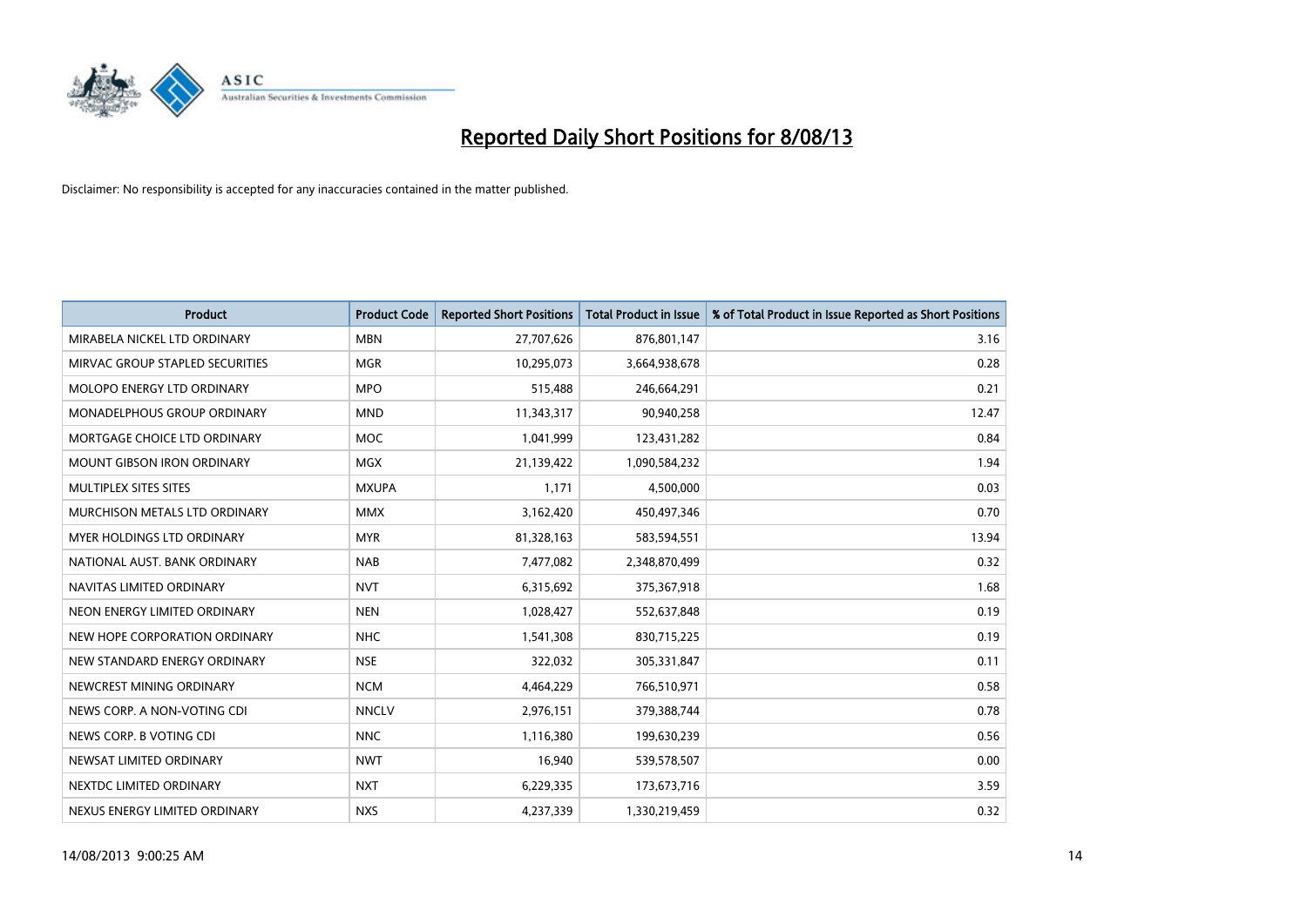

| <b>Product</b>                        | <b>Product Code</b> | <b>Reported Short Positions</b> | <b>Total Product in Issue</b> | % of Total Product in Issue Reported as Short Positions |
|---------------------------------------|---------------------|---------------------------------|-------------------------------|---------------------------------------------------------|
| NIB HOLDINGS LIMITED ORDINARY         | <b>NHF</b>          | 450,497                         | 439,004,182                   | 0.10                                                    |
| NIDO PETROLEUM ORDINARY               | <b>NDO</b>          | 42,500                          | 2,046,650,968                 | 0.00                                                    |
| NOBLE MINERAL RES ORDINARY            | <b>NMG</b>          | 2,365,726                       | 666,397,952                   | 0.36                                                    |
| NORTHERN IRON LTD ORDINARY            | <b>NFE</b>          | 1,977,501                       | 484,405,314                   | 0.41                                                    |
| NORTHERN STAR ORDINARY                | <b>NST</b>          | 6,494,800                       | 424,279,762                   | 1.53                                                    |
| NRW HOLDINGS LIMITED ORDINARY         | <b>NWH</b>          | 18,323,646                      | 278,888,011                   | 6.57                                                    |
| NUCOAL RESOURCES LTD ORDINARY         | <b>NCR</b>          | 102,652                         | 768,612,354                   | 0.01                                                    |
| NUFARM LIMITED ORDINARY               | <b>NUF</b>          | 16,232,415                      | 262,954,040                   | 6.17                                                    |
| NUPLEX INDUSTRIES ORDINARY            | <b>NPX</b>          | 20,821                          | 198,125,827                   | 0.01                                                    |
| OCEANAGOLD CORP. CHESS DEPOSITARY INT | <b>OGC</b>          | 512,653                         | 293,574,586                   | 0.17                                                    |
| OIL SEARCH LTD ORDINARY               | OSH                 | 6,925,388                       | 1,340,018,530                 | 0.52                                                    |
| OM HOLDINGS LIMITED ORDINARY          | OMH                 | 3,152,173                       | 733,423,337                   | 0.43                                                    |
| ORICA LIMITED ORDINARY                | ORI                 | 10,401,385                      | 368,203,632                   | 2.82                                                    |
| ORIGIN ENERGY ORDINARY                | ORG                 | 12,237,265                      | 1,097,963,570                 | 1.11                                                    |
| OROCOBRE LIMITED ORDINARY             | <b>ORE</b>          | 461,274                         | 117,745,140                   | 0.39                                                    |
| OROTONGROUP LIMITED ORDINARY          | ORL                 | 420,585                         | 40,880,902                    | 1.03                                                    |
| ORPHEUS ENERGY LTD ORDINARY           | <b>OEG</b>          | 67,200                          | 130,475,919                   | 0.05                                                    |
| OZ MINERALS ORDINARY                  | OZL                 | 9,855,507                       | 303,470,022                   | 3.25                                                    |
| <b>PACIFIC BRANDS ORDINARY</b>        | <b>PBG</b>          | 14,731,622                      | 912,915,695                   | 1.61                                                    |
| PALADIN ENERGY LTD ORDINARY           | <b>PDN</b>          | 129,793,822                     | 837,187,808                   | 15.50                                                   |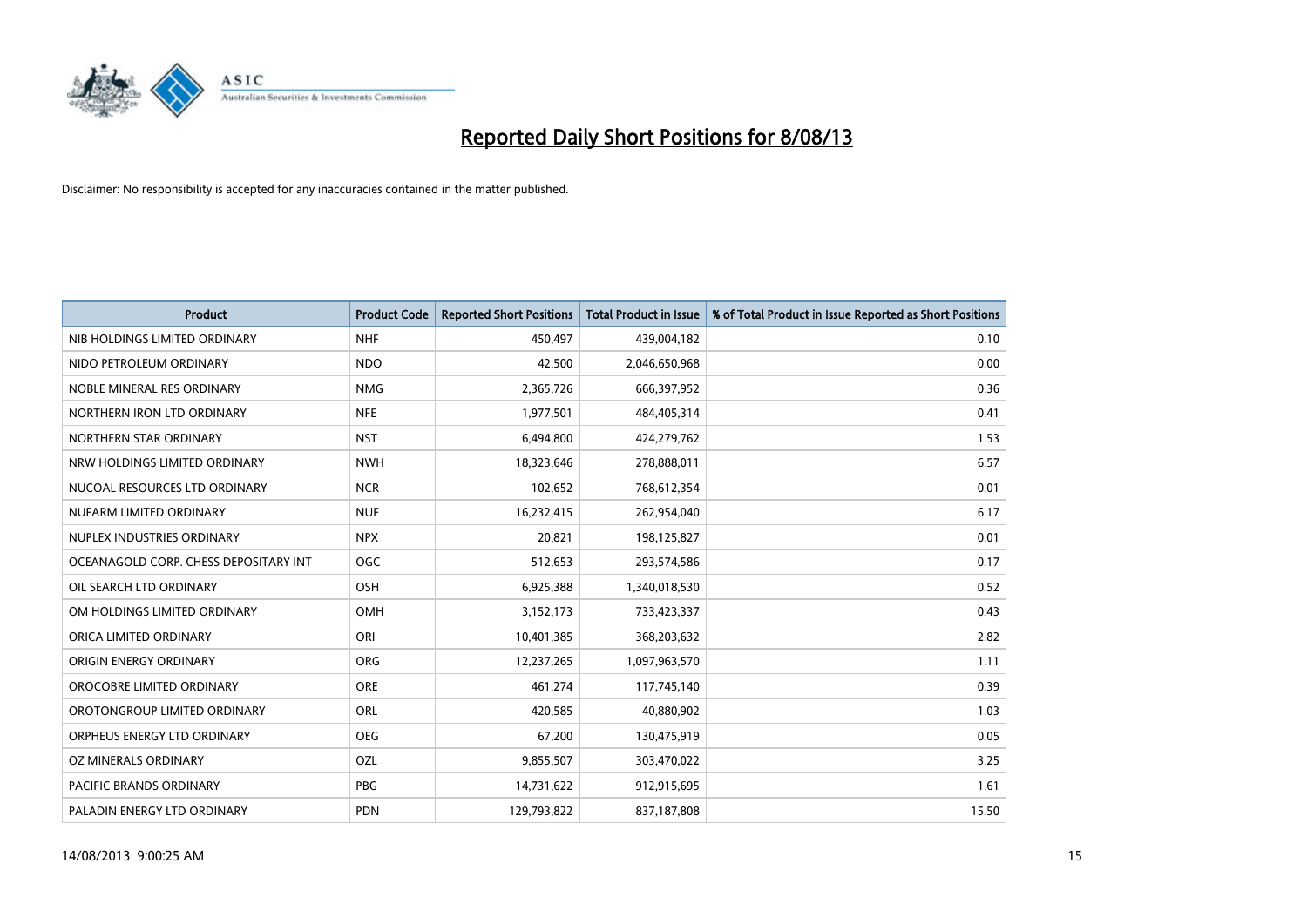

| <b>Product</b>               | <b>Product Code</b> | <b>Reported Short Positions</b> | <b>Total Product in Issue</b> | % of Total Product in Issue Reported as Short Positions |
|------------------------------|---------------------|---------------------------------|-------------------------------|---------------------------------------------------------|
| PANAUST LIMITED ORDINARY     | <b>PNA</b>          | 5,355,224                       | 619,084,930                   | 0.87                                                    |
| PANORAMIC RESOURCES ORDINARY | PAN                 | 416,599                         | 260,676,416                   | 0.16                                                    |
| PAPERLINX LIMITED ORDINARY   | <b>PPX</b>          | 48.101                          | 609,280,761                   | 0.01                                                    |
| PAPILLON RES LTD ORDINARY    | <b>PIR</b>          | 8,710,522                       | 337,544,210                   | 2.58                                                    |
| PEEL MINING LIMITED ORDINARY | <b>PEX</b>          | 25,291                          | 132,085,969                   | 0.02                                                    |
| PEET LIMITED ORDINARY        | <b>PPC</b>          | 3,383,406                       | 431,986,887                   | 0.78                                                    |
| PERILYA LIMITED ORDINARY     | <b>PEM</b>          | 314,707                         | 769,316,426                   | 0.04                                                    |
| PERPETUAL LIMITED ORDINARY   | PPT                 | 2,222,865                       | 41,980,678                    | 5.29                                                    |
| PERSEUS MINING LTD ORDINARY  | PRU                 | 17,549,874                      | 457,962,088                   | 3.83                                                    |
| PHARMAXIS LTD ORDINARY       | <b>PXS</b>          | 7,107,182                       | 308,548,389                   | 2.30                                                    |
| PHOSPHAGENICS LTD. ORDINARY  | POH                 | 274,058                         | 1,020,465,957                 | 0.03                                                    |
| PLATINUM ASSET ORDINARY      | <b>PTM</b>          | 3,635,262                       | 578,145,695                   | 0.63                                                    |
| PLATINUM AUSTRALIA ORDINARY  | <b>PLA</b>          | 836,127                         | 504,968,043                   | 0.17                                                    |
| PMI GOLD CORP CDI 1:1        | <b>PVM</b>          | 232,274                         | 154,329,165                   | 0.15                                                    |
| PMP LIMITED ORDINARY         | <b>PMP</b>          | 28,840                          | 323,781,124                   | 0.01                                                    |
| PREMIER INVESTMENTS ORDINARY | PMV                 | 1,287,925                       | 155,260,478                   | 0.83                                                    |
| PRIMA BIOMED LTD ORDINARY    | <b>PRR</b>          | 1,243,762                       | 1,159,559,341                 | 0.11                                                    |
| PRIMARY HEALTH CARE ORDINARY | <b>PRY</b>          | 27,811,804                      | 503,921,941                   | 5.52                                                    |
| PRIMEAG AUSTRALIA ORDINARY   | PAG                 | 20,231                          | 266,394,444                   | 0.01                                                    |
| PROGRAMMED ORDINARY          | <b>PRG</b>          | 440,960                         | 118,229,190                   | 0.37                                                    |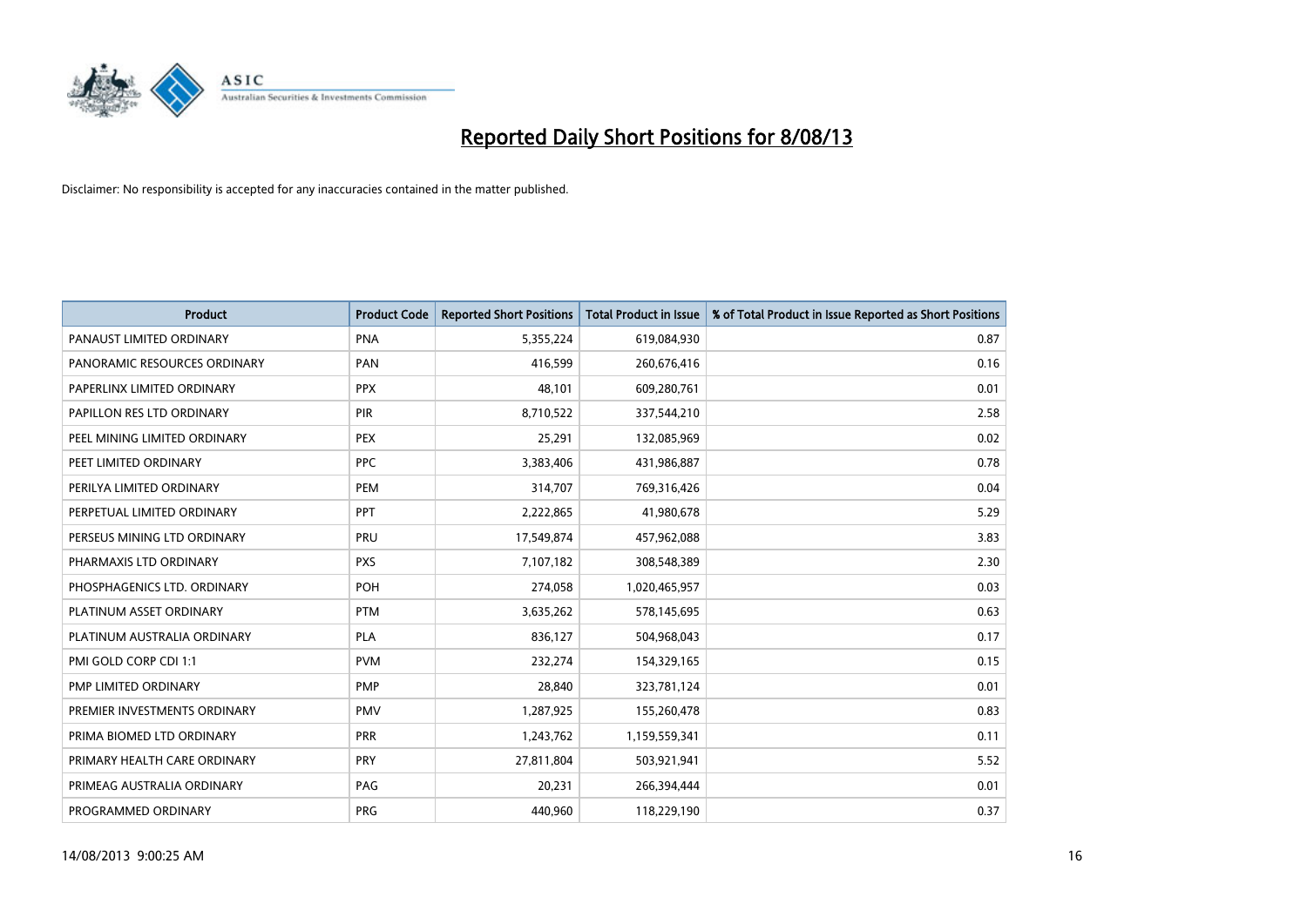

| <b>Product</b>                      | <b>Product Code</b> | <b>Reported Short Positions</b> | <b>Total Product in Issue</b> | % of Total Product in Issue Reported as Short Positions |
|-------------------------------------|---------------------|---------------------------------|-------------------------------|---------------------------------------------------------|
| <b>QANTAS AIRWAYS ORDINARY</b>      | QAN                 | 34,087,772                      | 2,241,745,788                 | 1.52                                                    |
| <b>OBE INSURANCE GROUP ORDINARY</b> | <b>OBE</b>          | 31,092,629                      | 1,220,868,532                 | 2.55                                                    |
| ORXPHARMA LTD ORDINARY              | QRX                 | 1,148,114                       | 144,785,606                   | 0.79                                                    |
| <b>QUBE HOLDINGS LTD ORDINARY</b>   | <b>QUB</b>          | 15,307,899                      | 928,965,547                   | 1.65                                                    |
| RAMELIUS RESOURCES ORDINARY         | <b>RMS</b>          | 3,582,322                       | 337,904,409                   | 1.06                                                    |
| RAMSAY HEALTH CARE ORDINARY         | <b>RHC</b>          | 1,957,199                       | 202,081,252                   | 0.97                                                    |
| RANGE RESOURCES LTD ORDINARY        | <b>RRS</b>          | 44,458                          | 2,873,969,974                 | 0.00                                                    |
| <b>RCR TOMLINSON ORDINARY</b>       | <b>RCR</b>          | 2,012,580                       | 132,431,265                   | 1.52                                                    |
| <b>REA GROUP ORDINARY</b>           | <b>REA</b>          | 713,165                         | 131,714,699                   | 0.54                                                    |
| <b>RED 5 LIMITED ORDINARY</b>       | <b>RED</b>          | 999,219                         | 135,488,008                   | 0.74                                                    |
| <b>RED FORK ENERGY ORDINARY</b>     | <b>RFE</b>          | 4,229,132                       | 446,551,719                   | 0.95                                                    |
| REDBANK ENERGY LTD ORDINARY         | AEJ                 | 13                              | 786,287                       | 0.00                                                    |
| REECE AUSTRALIA LTD. ORDINARY       | <b>REH</b>          | 321                             | 99,600,000                    | 0.00                                                    |
| <b>REED RESOURCES LTD ORDINARY</b>  | <b>RDR</b>          | 235                             | 521,897,064                   | 0.00                                                    |
| <b>REGIS RESOURCES ORDINARY</b>     | <b>RRL</b>          | 10,989,096                      | 477,447,099                   | 2.30                                                    |
| RESMED INC CDI 10:1                 | <b>RMD</b>          | 9,840,357                       | 1,556,242,300                 | 0.63                                                    |
| <b>RESOLUTE MINING ORDINARY</b>     | <b>RSG</b>          | 2,657,547                       | 640,994,224                   | 0.41                                                    |
| RESOURCE EQUIP LTD ORDINARY         | <b>RQL</b>          | 673                             | 248,990,471                   | 0.00                                                    |
| <b>RESOURCE GENERATION ORDINARY</b> | <b>RES</b>          | 175,664                         | 332,234,604                   | 0.05                                                    |
| RETAIL FOOD GROUP ORDINARY          | <b>RFG</b>          | 2,317,259                       | 130,301,190                   | 1.78                                                    |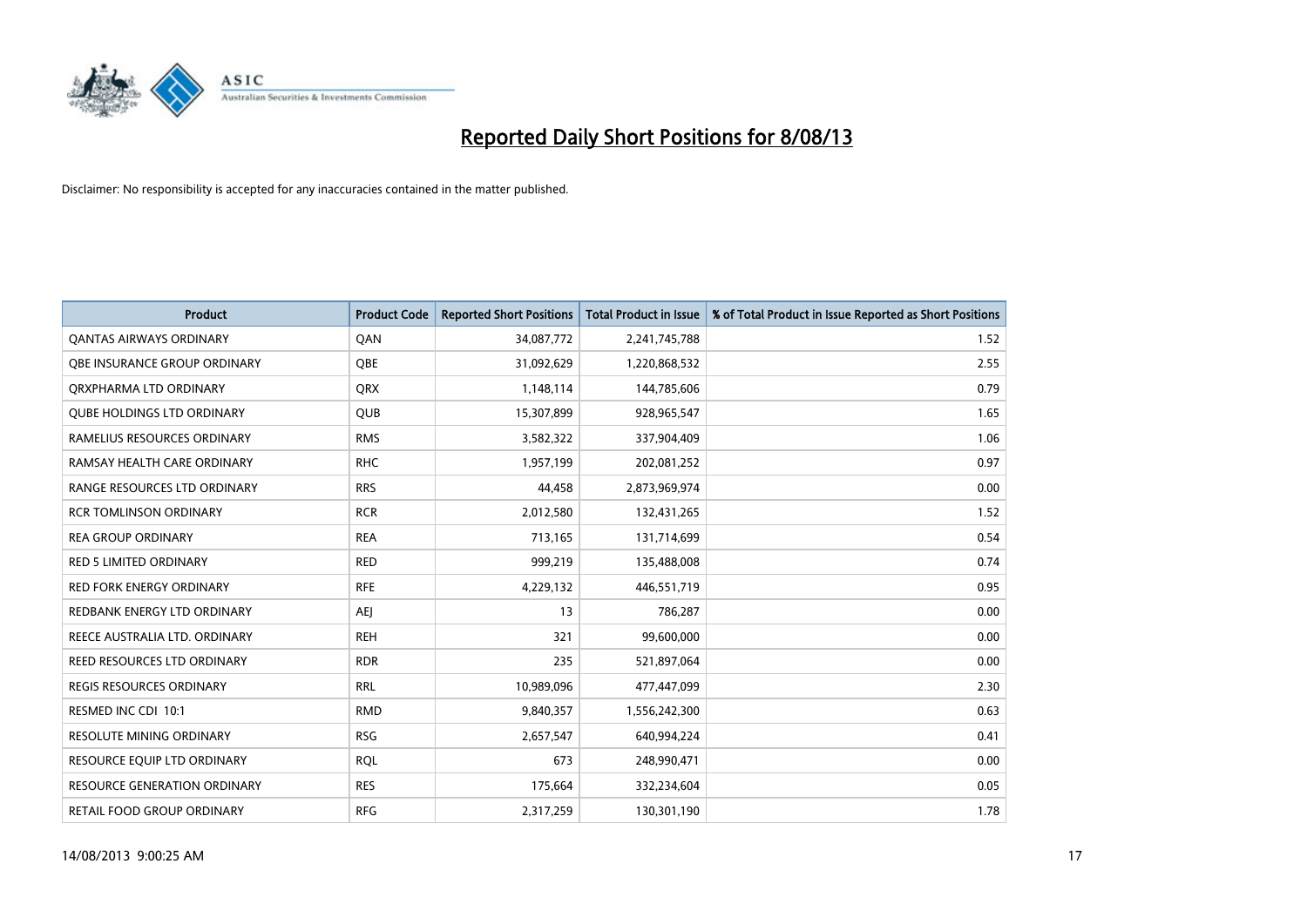

| <b>Product</b>                        | <b>Product Code</b> | <b>Reported Short Positions</b> | <b>Total Product in Issue</b> | % of Total Product in Issue Reported as Short Positions |
|---------------------------------------|---------------------|---------------------------------|-------------------------------|---------------------------------------------------------|
| REX MINERALS LIMITED ORDINARY         | <b>RXM</b>          | 2,130,684                       | 188,907,284                   | 1.13                                                    |
| RHG LIMITED ORDINARY                  | <b>RHG</b>          | 371                             | 308,483,177                   | 0.00                                                    |
| <b>RIALTO ENERGY ORDINARY</b>         | <b>RIA</b>          | 41                              | 786,649,489                   | 0.00                                                    |
| <b>RIDLEY CORPORATION ORDINARY</b>    | <b>RIC</b>          | 661,194                         | 307,817,071                   | 0.21                                                    |
| RIO TINTO LIMITED ORDINARY            | <b>RIO</b>          | 5,827,094                       | 435,758,720                   | 1.34                                                    |
| ROBUST RESOURCES ORDINARY             | <b>ROL</b>          | 244                             | 88,139,423                    | 0.00                                                    |
| ROC OIL COMPANY ORDINARY              | <b>ROC</b>          | 1,860,182                       | 683,235,552                   | 0.27                                                    |
| RURALCO HOLDINGS ORDINARY             | <b>RHL</b>          | 962                             | 55,019,284                    | 0.00                                                    |
| SAI GLOBAL LIMITED ORDINARY           | SAI                 | 11,901,425                      | 209,466,179                   | 5.68                                                    |
| SALMAT LIMITED ORDINARY               | <b>SLM</b>          | 47,371                          | 159,812,799                   | 0.03                                                    |
| SANDFIRE RESOURCES ORDINARY           | <b>SFR</b>          | 4,246,213                       | 155,640,968                   | 2.73                                                    |
| SANTANA MINERALS LTD ORDINARY         | SMI                 | 488,715                         | 97,725,799                    | 0.50                                                    |
| <b>SANTOS LTD ORDINARY</b>            | <b>STO</b>          | 5,984,427                       | 965,617,317                   | 0.62                                                    |
| SARACEN MINERAL ORDINARY              | SAR                 | 19,226,593                      | 595,263,186                   | 3.23                                                    |
| SCA PROPERTY GROUP STAPLED SECURITIES | SCP                 | 35,007,111                      | 642,417,140                   | 5.45                                                    |
| SEDGMAN LIMITED ORDINARY              | SDM                 | 623,256                         | 220,368,310                   | 0.28                                                    |
| SEEK LIMITED ORDINARY                 | <b>SEK</b>          | 19,513,968                      | 337,833,019                   | 5.78                                                    |
| SELECT HARVESTS ORDINARY              | SHV                 | 30,142                          | 57,462,851                    | 0.05                                                    |
| SENEX ENERGY LIMITED ORDINARY         | <b>SXY</b>          | 5,906,895                       | 1,141,310,350                 | 0.52                                                    |
| SERVCORP LIMITED ORDINARY             | SRV                 | 242                             | 98,432,275                    | 0.00                                                    |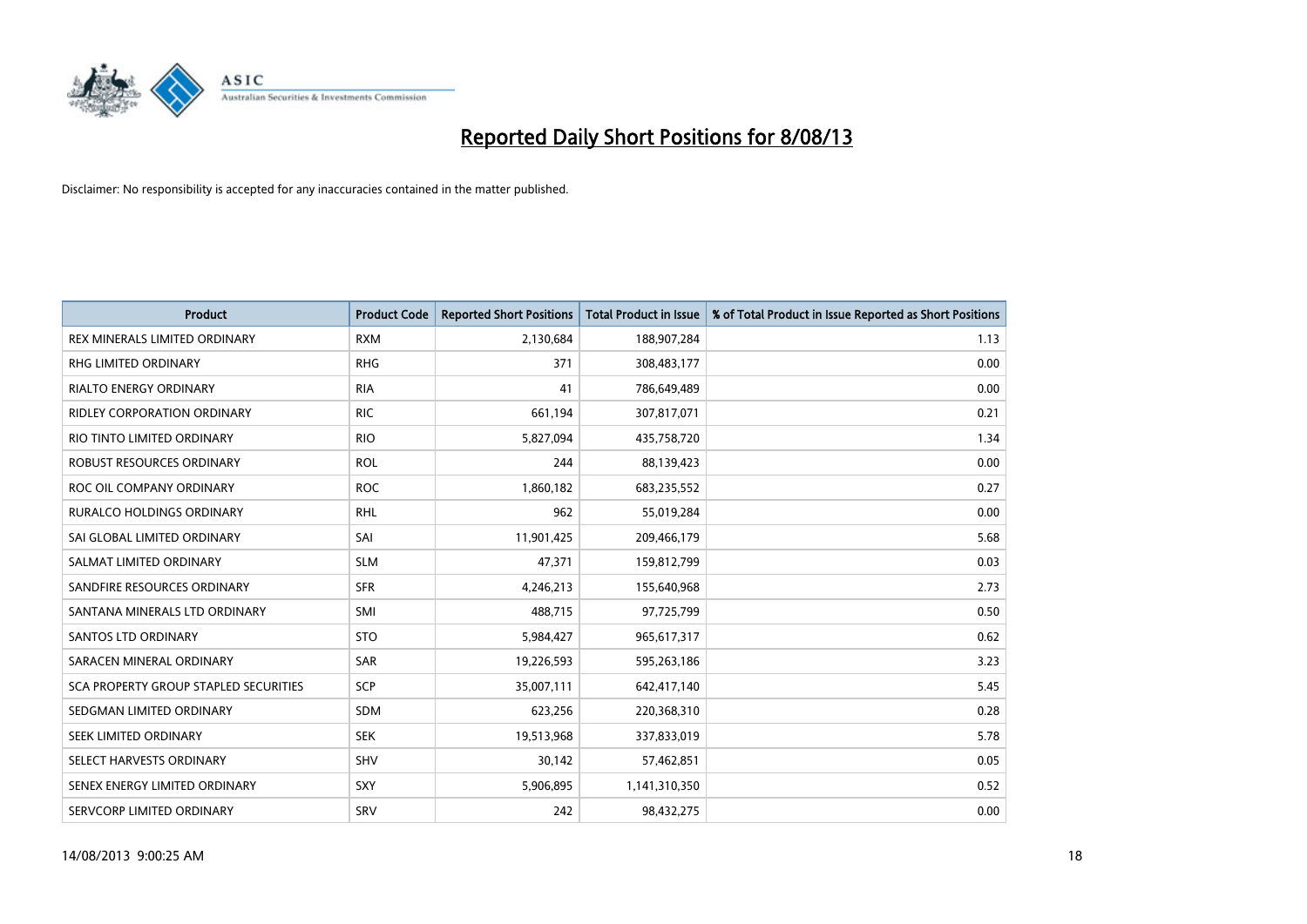

| <b>Product</b>                           | <b>Product Code</b> | <b>Reported Short Positions</b> | <b>Total Product in Issue</b> | % of Total Product in Issue Reported as Short Positions |
|------------------------------------------|---------------------|---------------------------------|-------------------------------|---------------------------------------------------------|
| SERVICE STREAM ORDINARY                  | <b>SSM</b>          | 339,323                         | 283,418,867                   | 0.12                                                    |
| SEVEN GROUP HOLDINGS ORDINARY            | <b>SVW</b>          | 5,232,157                       | 308,160,281                   | 1.70                                                    |
| SEVEN WEST MEDIA LTD ORDINARY            | <b>SWM</b>          | 4,523,452                       | 999,160,872                   | 0.45                                                    |
| SIGMA PHARMACEUTICAL ORDINARY            | <b>SIP</b>          | 5,583,460                       | 1,135,152,441                 | 0.49                                                    |
| SILEX SYSTEMS ORDINARY                   | <b>SLX</b>          | 2,066,205                       | 170,249,150                   | 1.21                                                    |
| SILVER CHEF LIMITED ORDINARY             | SIV                 | 51,132                          | 28,762,745                    | 0.18                                                    |
| SILVER LAKE RESOURCE ORDINARY            | <b>SLR</b>          | 12,522,091                      | 379,048,750                   | 3.30                                                    |
| SIMS METAL MGMT LTD ORDINARY             | SGM                 | 9,567,851                       | 204,314,281                   | 4.68                                                    |
| SINGAPORE TELECOMM. CHESS DEPOSITARY INT | SGT                 | 3,894,420                       | 187,523,486                   | 2.08                                                    |
| SIRIUS RESOURCES NL ORDINARY             | <b>SIR</b>          | 4,294,926                       | 227,020,167                   | 1.89                                                    |
| SIRTEX MEDICAL ORDINARY                  | <b>SRX</b>          | 64,608                          | 56,079,887                    | 0.12                                                    |
| SKILLED GROUP LTD ORDINARY               | <b>SKE</b>          | 4,827,620                       | 233,533,526                   | 2.07                                                    |
| SKYCITY ENT GRP LTD ORDINARY             | <b>SKC</b>          | 13,771                          | 576,958,340                   | 0.00                                                    |
| <b>SLATER &amp; GORDON ORDINARY</b>      | <b>SGH</b>          | 942                             | 196,809,265                   | 0.00                                                    |
| SMS MANAGEMENT, ORDINARY                 | <b>SMX</b>          | 1,796,941                       | 69,919,865                    | 2.57                                                    |
| SONIC HEALTHCARE ORDINARY                | <b>SHL</b>          | 7,448,399                       | 397,205,681                   | 1.88                                                    |
| SOUL PATTINSON (W.H) ORDINARY            | SOL                 | 74,381                          | 239,395,320                   | 0.03                                                    |
| SOUTH BOULDER MINES ORDINARY             | <b>STB</b>          | 272                             | 127,952,826                   | 0.00                                                    |
| SP AUSNET STAPLED SECURITIES             | SPN                 | 35,281,716                      | 3,376,325,523                 | 1.04                                                    |
| SPARK INFRASTRUCTURE STAPLED NOTE & UNIT | SKI                 | 55, 165, 139                    | 1,326,734,264                 | 4.16                                                    |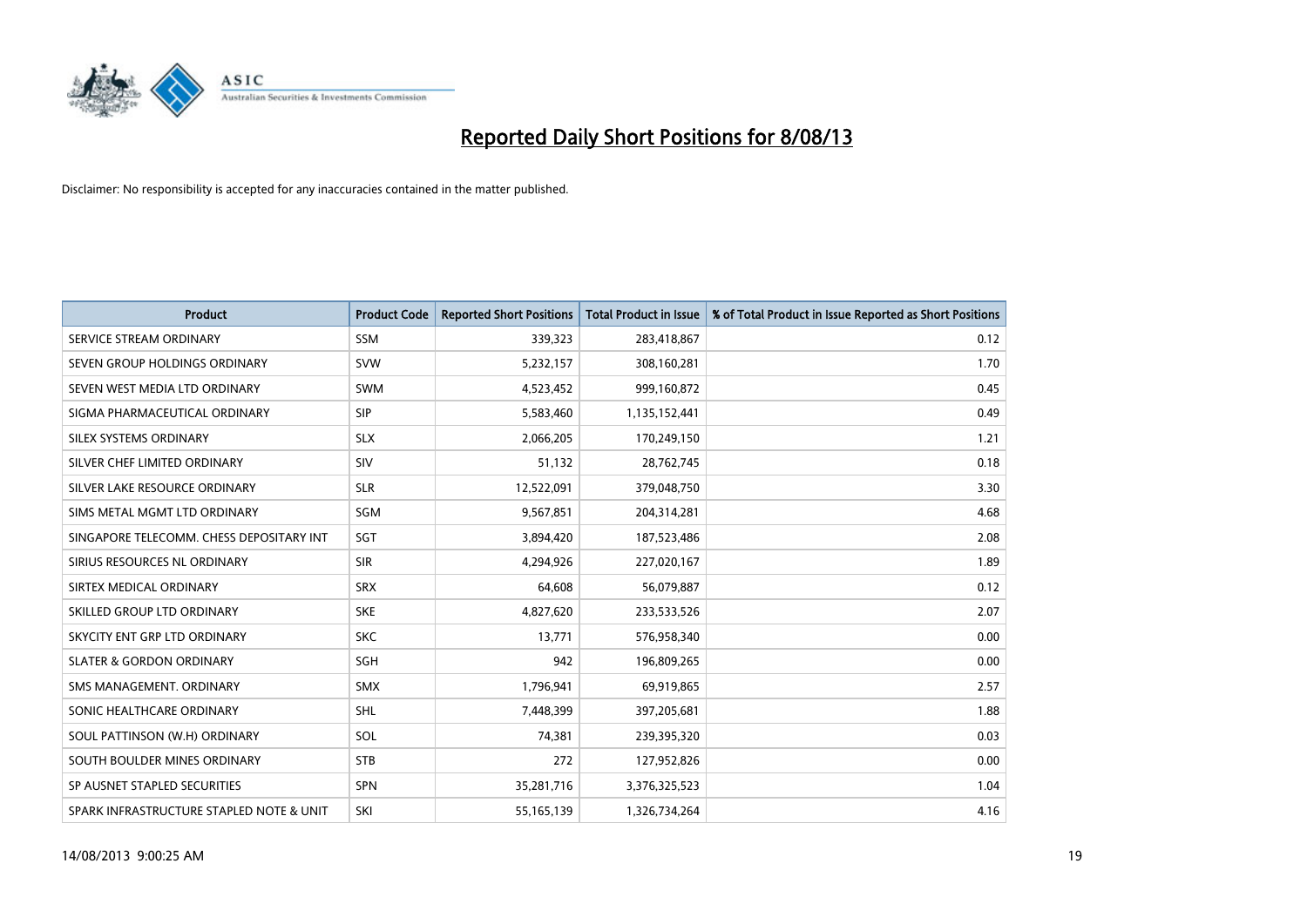

| <b>Product</b>                       | <b>Product Code</b> | <b>Reported Short Positions</b> | <b>Total Product in Issue</b> | % of Total Product in Issue Reported as Short Positions |
|--------------------------------------|---------------------|---------------------------------|-------------------------------|---------------------------------------------------------|
| SPDR 200 FUND ETF UNITS              | <b>STW</b>          | 67,282                          | 45,278,688                    | 0.15                                                    |
| SPECIALTY FASHION ORDINARY           | <b>SFH</b>          | 60,706                          | 192,236,121                   | 0.03                                                    |
| ST BARBARA LIMITED ORDINARY          | <b>SBM</b>          | 28,817,291                      | 488,074,077                   | 5.90                                                    |
| STARPHARMA HOLDINGS ORDINARY         | <b>SPL</b>          | 15,823,850                      | 283,864,948                   | 5.57                                                    |
| STEADFAST GROUP LTD ORDINARY         | <b>SDF</b>          | 3,232,935                       | 545,100,000                   | 0.59                                                    |
| STHN CROSS MEDIA ORDINARY            | SXL                 | 8,507,626                       | 704,858,524                   | 1.21                                                    |
| STOCKLAND UNITS/ORD STAPLED          | SGP                 | 10,836,695                      | 2,305,750,747                 | 0.47                                                    |
| STRAITS RES LTD. ORDINARY            | SRQ                 | 31,522                          | 1,164,150,159                 | 0.00                                                    |
| STW COMMUNICATIONS ORDINARY          | SGN                 | 1,199,300                       | 403,828,512                   | 0.30                                                    |
| SUNCORP GROUP LTD ORDINARY           | <b>SUN</b>          | 8,073,619                       | 1,286,600,980                 | 0.63                                                    |
| SUNDANCE ENERGY ORDINARY             | <b>SEA</b>          | 422,665                         | 462,611,982                   | 0.09                                                    |
| SUNDANCE RESOURCES ORDINARY          | <b>SDL</b>          | 50,781,254                      | 3,072,110,985                 | 1.65                                                    |
| SUNLAND GROUP LTD ORDINARY           | <b>SDG</b>          | 50,528                          | 181,710,087                   | 0.03                                                    |
| SUPER RET REP LTD ORDINARY           | SUL                 | 948,911                         | 196,472,811                   | 0.48                                                    |
| SYD AIRPORT STAPLED US PROHIBIT.     | <b>SYD</b>          | 16,948,806                      | 1,861,210,782                 | 0.91                                                    |
| SYRAH RESOURCES ORDINARY             | <b>SYR</b>          | 645,998                         | 147,867,623                   | 0.44                                                    |
| <b>TABCORP HOLDINGS LTD ORDINARY</b> | <b>TAH</b>          | 19,552,327                      | 744,885,690                   | 2.62                                                    |
| TALISMAN MINING ORDINARY             | <b>TLM</b>          | 1                               | 131,538,627                   | 0.00                                                    |
| TANAMI GOLD NL ORDINARY              | <b>TAM</b>          | 178,919                         | 587,548,523                   | 0.03                                                    |
| TAP OIL LIMITED ORDINARY             | <b>TAP</b>          | 290,103                         | 241,608,606                   | 0.12                                                    |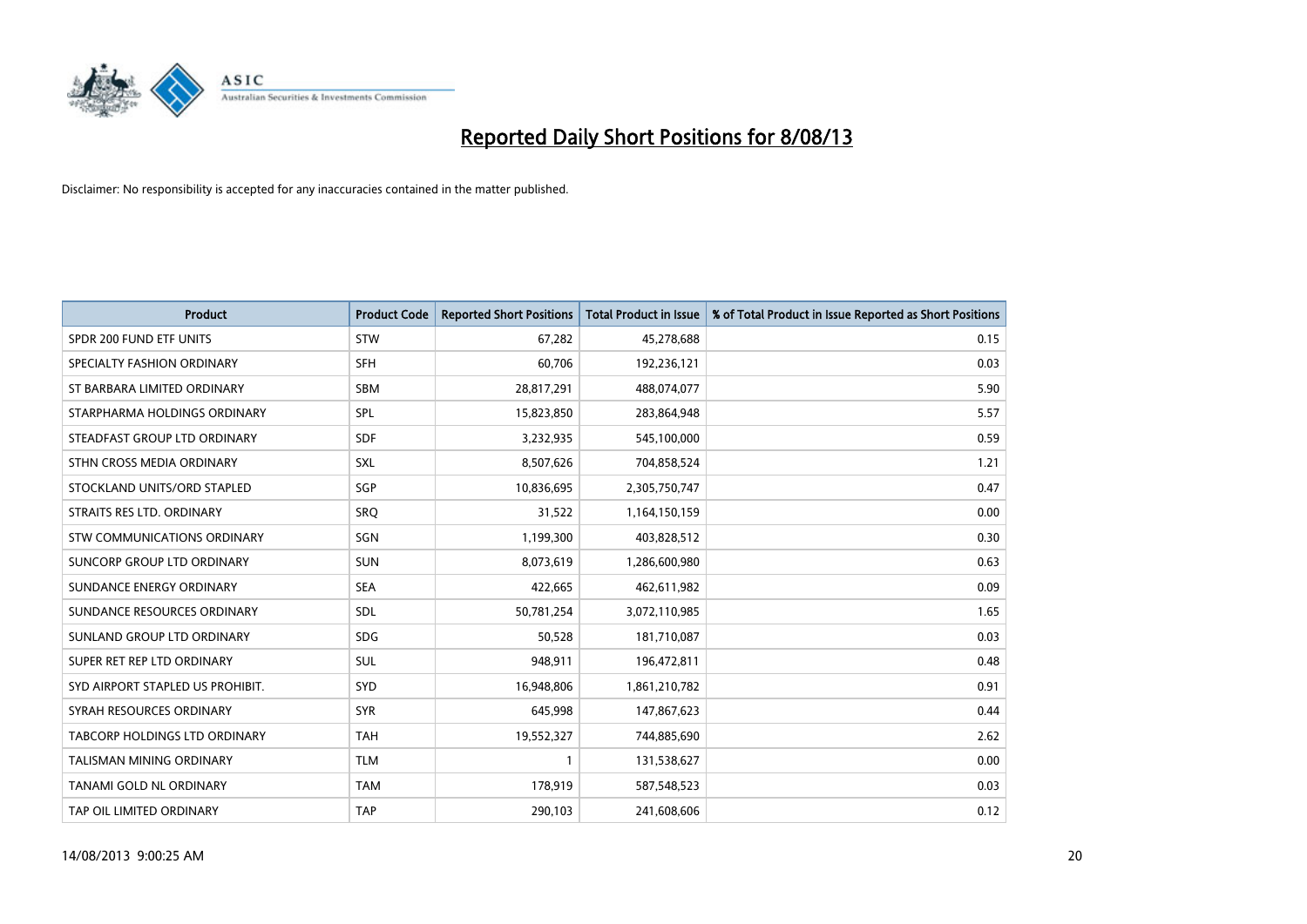

| <b>Product</b>                       | <b>Product Code</b> | <b>Reported Short Positions</b> | <b>Total Product in Issue</b> | % of Total Product in Issue Reported as Short Positions |
|--------------------------------------|---------------------|---------------------------------|-------------------------------|---------------------------------------------------------|
| TASSAL GROUP LIMITED ORDINARY        | <b>TGR</b>          | 200,318                         | 146,304,404                   | 0.14                                                    |
| TATTS GROUP LTD ORDINARY             | <b>TTS</b>          | 15,908,047                      | 1,402,708,406                 | 1.13                                                    |
| TECHNOLOGY ONE ORDINARY              | <b>TNE</b>          | 1,061                           | 307,245,955                   | 0.00                                                    |
| TELECOM CORPORATION ORDINARY         | <b>TEL</b>          | 7,899,717                       | 1,817,088,869                 | 0.43                                                    |
| TELSTRA CORPORATION, ORDINARY        | <b>TLS</b>          | 15,749,062                      | 12,443,074,357                | 0.13                                                    |
| TEN NETWORK HOLDINGS ORDINARY        | <b>TEN</b>          | 131,655,591                     | 2,586,970,845                 | 5.09                                                    |
| TERANGA GOLD CORP CDI 1:1            | <b>TGZ</b>          | 365,237                         | 133,042,143                   | 0.27                                                    |
| THE REJECT SHOP ORDINARY             | <b>TRS</b>          | 1,927,864                       | 28,826,248                    | 6.69                                                    |
| THE TRUST COMP LTD ORDINARY          | <b>TRU</b>          | 853                             | 33,657,334                    | 0.00                                                    |
| THORN GROUP LIMITED ORDINARY         | <b>TGA</b>          | 52,235                          | 148,897,155                   | 0.04                                                    |
| TIGER RESOURCES ORDINARY             | <b>TGS</b>          | 1,038,489                       | 674,770,269                   | 0.15                                                    |
| TOLL HOLDINGS LTD ORDINARY           | <b>TOL</b>          | 31,280,473                      | 717,133,875                   | 4.36                                                    |
| <b>TOX FREE SOLUTIONS ORDINARY</b>   | <b>TOX</b>          | 1,709,155                       | 132,519,859                   | 1.29                                                    |
| TPG TELECOM LIMITED ORDINARY         | <b>TPM</b>          | 1,197,683                       | 793,808,141                   | 0.15                                                    |
| <b>TRADE ME GROUP ORDINARY</b>       | <b>TME</b>          | 348,692                         | 396,017,568                   | 0.09                                                    |
| TRANSFIELD SERVICES ORDINARY         | <b>TSE</b>          | 28,859,478                      | 512,457,716                   | 5.63                                                    |
| TRANSPACIFIC INDUST. ORDINARY        | <b>TPI</b>          | 10,053,607                      | 1,578,563,490                 | 0.64                                                    |
| TRANSURBAN GROUP TRIPLE STAPLED SEC. | <b>TCL</b>          | 2,372,805                       | 1,481,594,818                 | 0.16                                                    |
| TREASURY WINE ESTATE ORDINARY        | <b>TWE</b>          | 21,521,419                      | 647,227,144                   | 3.33                                                    |
| TROY RESOURCES LTD ORDINARY          | <b>TRY</b>          | 658,708                         | 164,568,698                   | 0.40                                                    |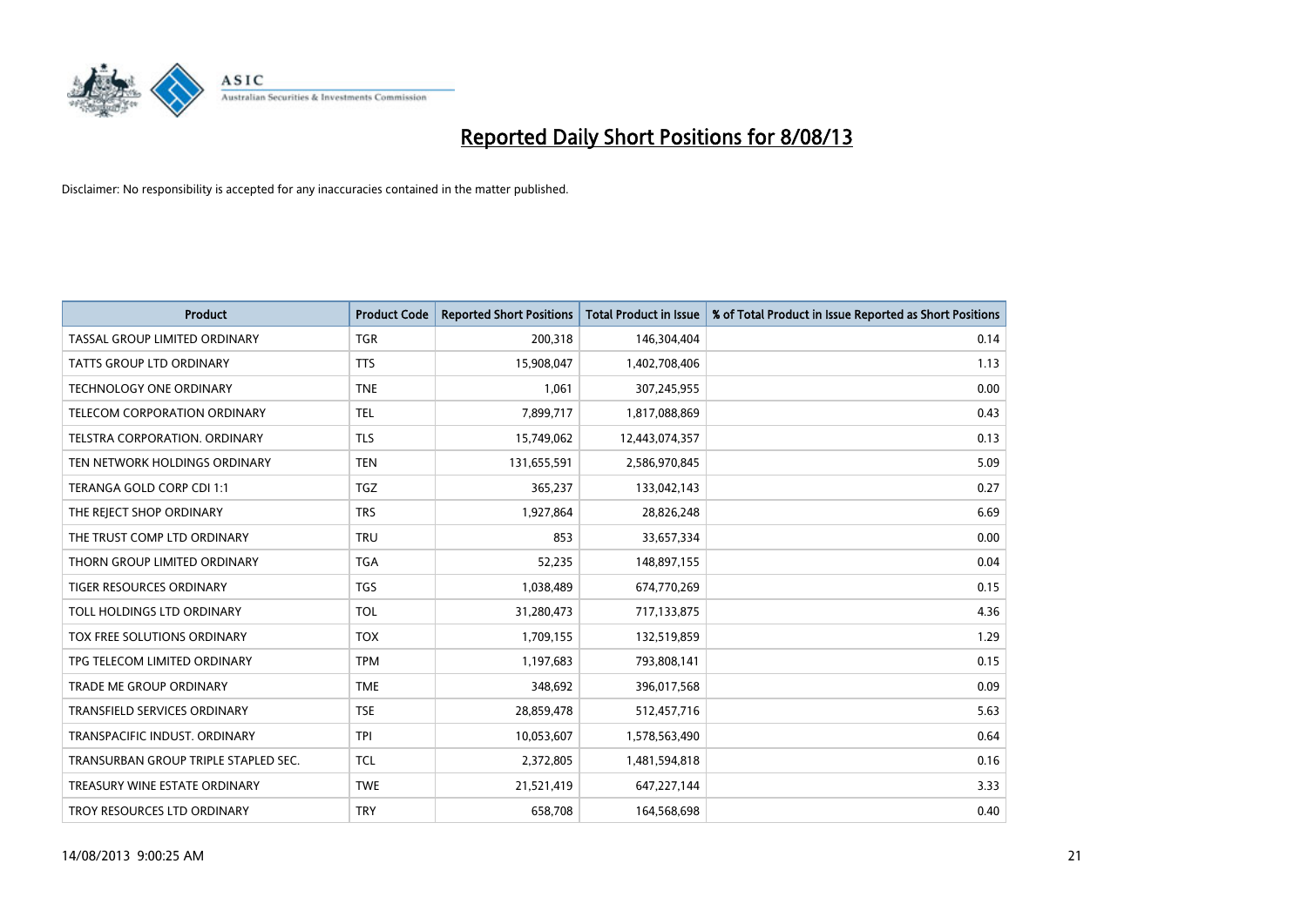

| <b>Product</b>                           | <b>Product Code</b> | <b>Reported Short Positions</b> | <b>Total Product in Issue</b> | % of Total Product in Issue Reported as Short Positions |
|------------------------------------------|---------------------|---------------------------------|-------------------------------|---------------------------------------------------------|
| TWENTY-FIRST FOX INC A NON-VOTING CDI    | <b>FOXLV</b>        | 1,654,205                       | 1,622,401,219                 | 0.10                                                    |
| TWENTY-FIRST FOX INC B VOTING CDI        | <b>FOX</b>          | 286,060                         | 1,112,242,654                 | 0.03                                                    |
| UGL LIMITED ORDINARY                     | <b>UGL</b>          | 16,755,167                      | 166,511,240                   | 10.06                                                   |
| UNILIFE CORPORATION CDI 6:1              | <b>UNS</b>          | 674                             | 273,146,346                   | 0.00                                                    |
| UXC LIMITED ORDINARY                     | <b>UXC</b>          | 543,019                         | 308,906,770                   | 0.18                                                    |
| <b>VENTURE MINERALS ORDINARY</b>         | <b>VMS</b>          | 33                              | 287,320,170                   | 0.00                                                    |
| VIRGIN AUS HLDG LTD ORDINARY             | <b>VAH</b>          | 83,703,274                      | 2,581,231,776                 | 3.24                                                    |
| <b>VIRTUS HEALTH LTD ORDINARY</b>        | <b>VRT</b>          | 330,491                         | 79,536,601                    | 0.42                                                    |
| <b>VOCUS COMMS LTD ORDINARY</b>          | <b>VOC</b>          | 46,037                          | 78,546,557                    | 0.06                                                    |
| <b>WDS LIMITED ORDINARY</b>              | <b>WDS</b>          | 7                               | 144,740,614                   | 0.00                                                    |
| WEBJET LIMITED ORDINARY                  | <b>WEB</b>          | 1,231,629                       | 79,397,959                    | 1.55                                                    |
| <b>WESFARMERS LIMITED ORDINARY</b>       | <b>WES</b>          | 26,743,989                      | 1,006,674,601                 | 2.66                                                    |
| WESFARMERS LIMITED PARTIALLY PROTECTED   | <b>WESN</b>         | 107,231                         | 150,518,997                   | 0.07                                                    |
| WESTERN AREAS LTD ORDINARY               | <b>WSA</b>          | 20,438,263                      | 196,843,803                   | 10.38                                                   |
| WESTERN DESERT RES. ORDINARY             | <b>WDR</b>          | 2,452,673                       | 392,493,317                   | 0.62                                                    |
| WESTFIELD GROUP ORD/UNIT STAPLED SEC     | <b>WDC</b>          | 9,162,641                       | 2,168,299,076                 | 0.42                                                    |
| WESTFIELD RETAIL TST UNIT STAPLED        | <b>WRT</b>          | 13,196,640                      | 2,995,945,800                 | 0.44                                                    |
| WESTPAC BANKING CORP CONV PERPETUAL NOTE | <b>WBCPD</b>        | 283                             | 13,835,690                    | 0.00                                                    |
| <b>WESTPAC BANKING CORP ORDINARY</b>     | <b>WBC</b>          | 26,586,625                      | 3,103,729,084                 | 0.86                                                    |
| WHITE ENERGY COMPANY ORDINARY            | <b>WEC</b>          | 32,414                          | 322,974,494                   | 0.01                                                    |